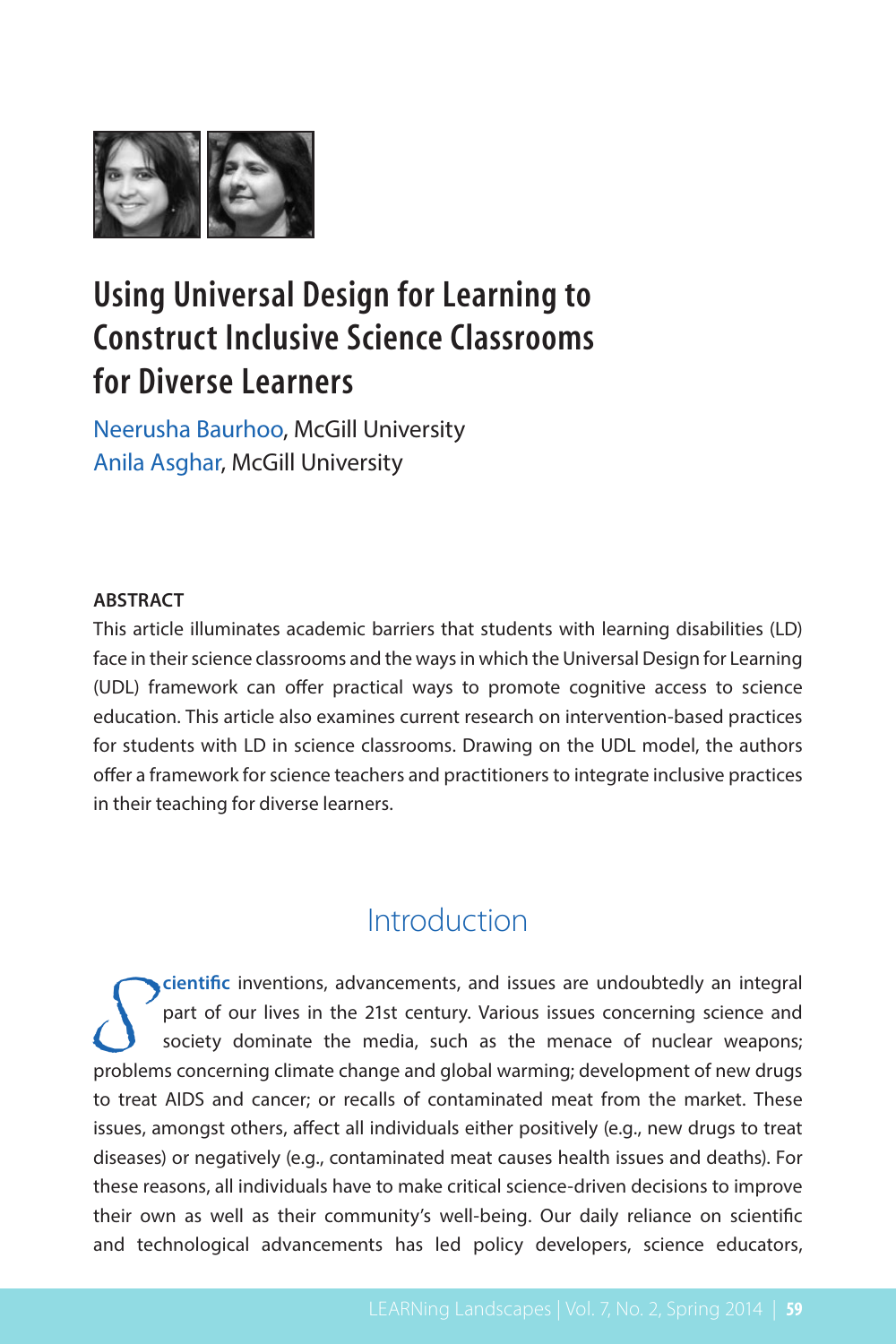#### Neerusha Baurhoo and Anila Asghar

and scientists to conclude that *all* students need to develop meaningful scientific literacy (Feinstein, 2011; Holbrook & Rannikmae, 2009). Indeed, the North American science education programs and policies highlight that science education is inclusive and *all* individuals regardless of their gender, cultural background, social circumstances, and career aspirations have the abilities to develop scientific literacy (AAAS, 1993; Achieve, Inc., 2013; CMEC, 1997; MELS, 2007). The key goals of science education in North America emphasize that students should: (a) construct a deeper understanding of scientific concepts; (b) view science-related phenomena as a system of interconnected components that interact with one another; (c) reflect on their own construction of knowledge; (d) develop scientific reasoning and critically evaluate scientific ideas and socio-scientific issues; (e) formulate informed views and perspectives on issues of local and global importance, and (f) appreciate the history of science (Achieve, Inc., 2013; MELS, 2007).

In our science-driven modern society, these goals are of particular significance for all individuals to make sense of the intersections between scientific developments and their social lives. However, these goals might not be reaching many individuals with learning disabilities in Canadian schools. According to the Learning Disabilities Association of Canada (2002), learning disabilities result from:

impairments in one or more processes related to perceiving, thinking, remembering or learning. These include, but are not limited to: language processing; phonological processing; visual spatial processing; processing speed; memory and attention; and executive functions (e.g. planning and decision-making). (Official Definition of Learning Disabilities, 2002, para. 1–2)

Scholars and practitioners suggest that learning science might benefit students with learning disabilities (LD) as they "find ways to compensate for their problems by taking advantage of the interactive nature of instructional approaches in science education" (Carlisle & Chang, 1996, p. 20). Thus, science education presents a valuable opportunity to socially include students with LD in mainstream science classrooms, yet it appears to be a missed opportunity in many K-12 settings. Therefore, in this article, we present a critical review of research on intervention practices in science education to support students with LD. Furthermore, we draw on the Universal Design for Learning (UDL) model, which emphasizes multiple means of representation, engagement, and assessment to offer a framework to enrich and differentiate science instruction for diverse learners. Specifically, we embed the UDL framework with inquiry-based practices that have been gleaned from our analysis of the relevant literature. Science inquiry-based approaches that involve students in formulating questions, making and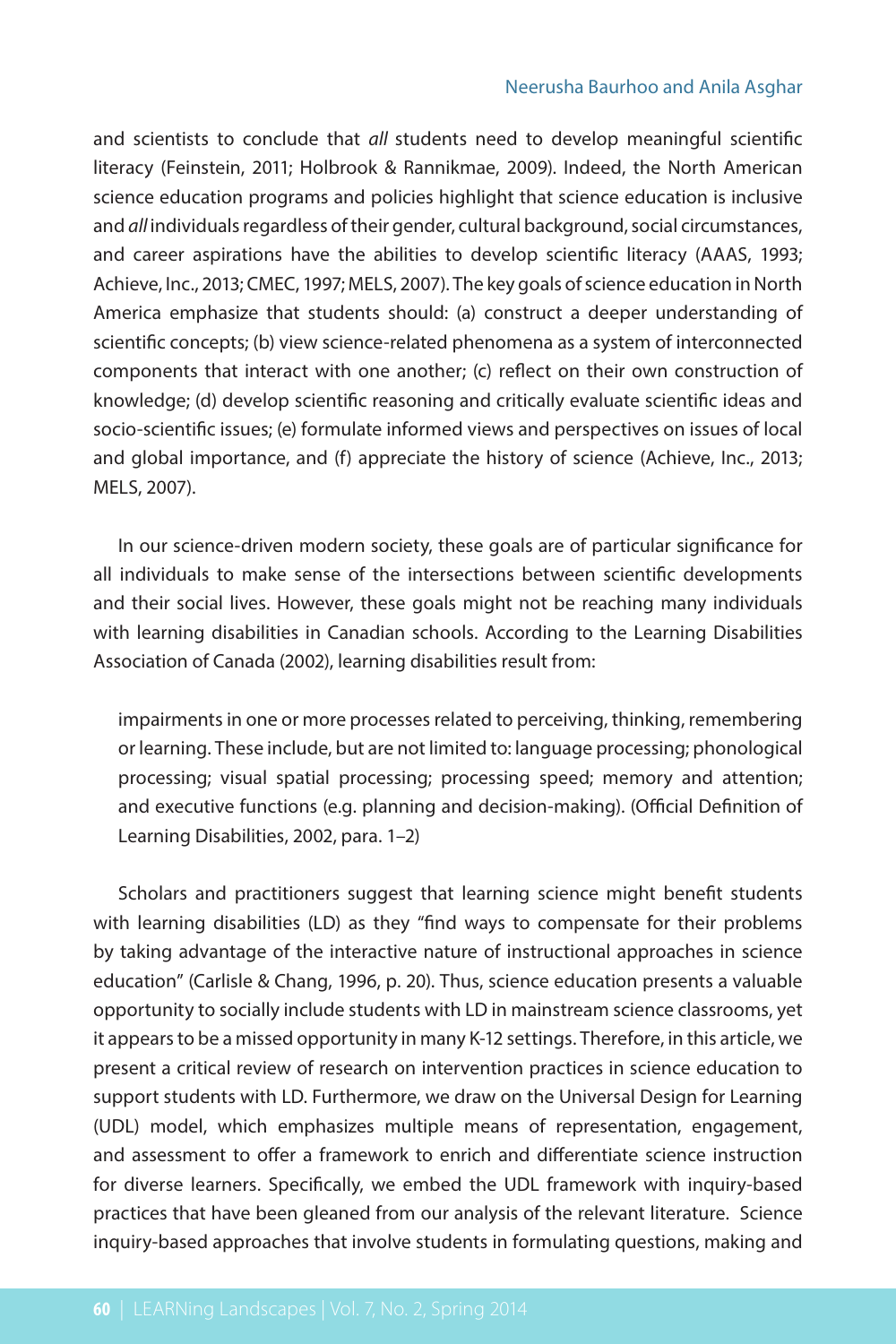testing predictions, developing hypotheses, collecting data, and drawing inferences, have shown to improve engagement and learning when compared to lecture-based traditional teaching approaches (Colburn, 2008; Geier et al., 2008; Hmelo-Silver, Duncan, & Chinn, 2007).

However, reports of the National Assessment of Educational Progress (NAEP) lament the low academic achievement of students in science in North America. These documents indicate that students with disabilities—including those with LD—in elementary and secondary grades are lagging behind in science as evidenced by their significantly lower academic scores compared to their typically achieving peers (National Center for Education Statistics, 2005). Indeed, the persistently perplexing performance of students with LD might indicate that—contrary to the vision of science education programs and policies—science is not accessible to *all* students. Surprisingly, despite significant advancements in research and movements towards inclusion of students with LD in science classrooms, recent studies have shown that stereotypes towards these students remain persistent among their teachers and peers. For example, science teachers tend to have lower academic expectations, and negative perceptions of them, due to the "LD label" that is often imprinted on them. Approximately 56% of science teachers acknowledged that they use disability of students as an excuse for explaining the students' failure and around 79% of teachers reported the need for special training to overcome prejudices and emotional barriers while working with students with disabilities (Norman, Caseau, & Stefanich, 1998). Moreover, in the wake of increasing numbers of students with LD in their classrooms, Canadian teachers have also reported their incessant challenges and struggles to support diverse learners in science (Caron, 2010; CBC News, 2010).

In addition, research suggests that typically achieving peers tend to have highly negative attitudes towards students with disabilities (Houck, Asselin, Troutman, & Arrington, 1992; May & Stone, 2010; Shapiro & Margolis, 1988). Shapiro and Margolis (1988) observed that both teachers and typically achieving peers perceived students with LD as "dumb, lazy, spoiled, and hopeless" (p. 133). Recently, May and Stone (2010) also reported that typically achieving students regarded their peers with LD as not intelligent and lacking abilities to succeed academically. Because of the low acceptance level by their typically achieving peers and teachers, students with LD feel alienated from their classroom community and are more likely to develop low academic selfconcept (Pijl & Frostad, 2010), lower academic self-efficacy, higher levels of anxiety (Hampton & Mason, 2003), and higher levels of loneliness and negative moods (Lackaye & Margalit, 2006). From a cognitive perspective, students with LD exhibit particular difficulties in retrieving prior knowledge, making observations, generating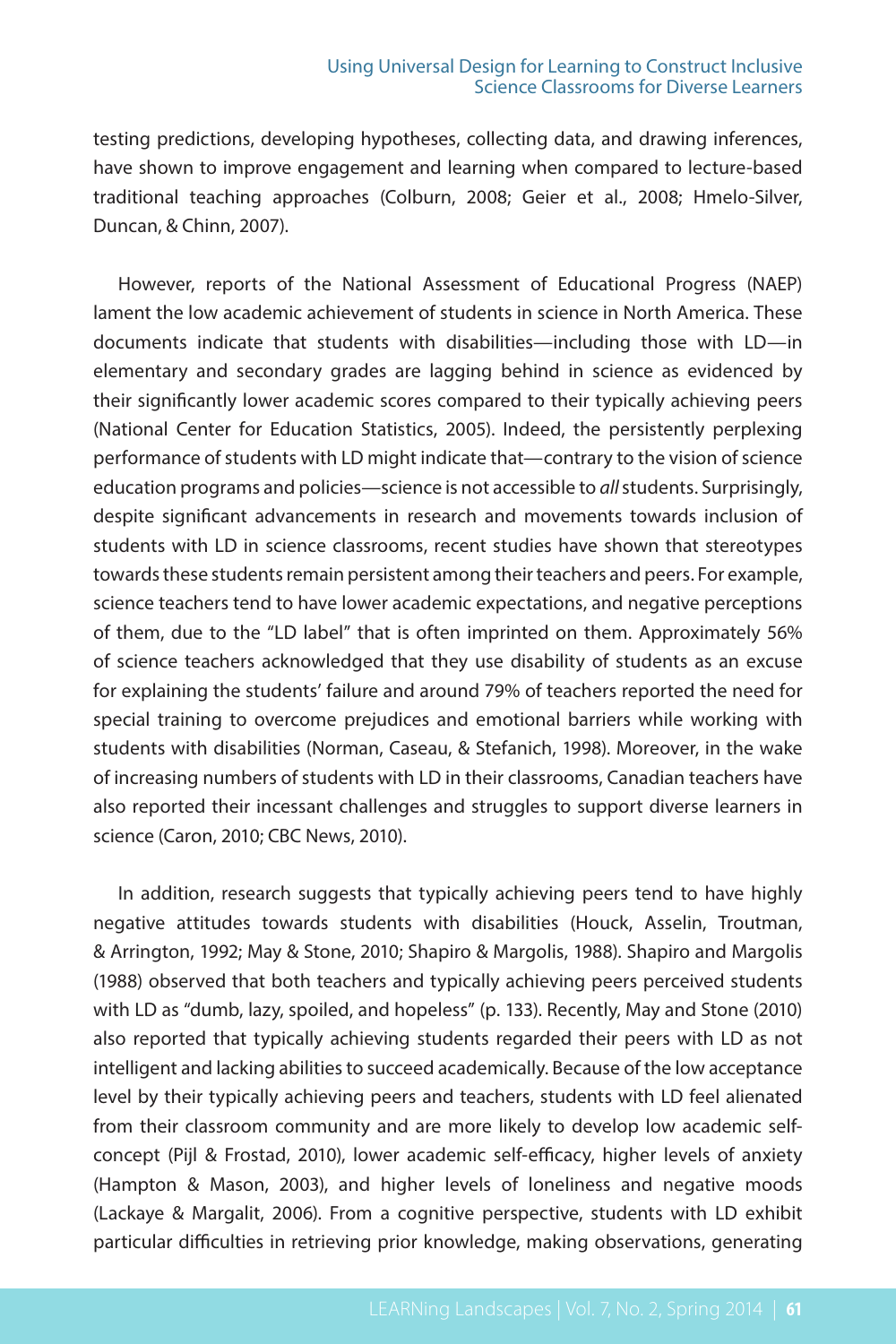#### Neerusha Baurhoo and Anila Asghar

hypotheses, making predictions, and applying constructed knowledge to new contexts as compared to their typically achieving peers (Mastropieri, Scruggs, Boon, & Carter, 2001; Mastropieri, Scruggs, & Butcher, 1997; Mastropieri & Scruggs, 1994). Clearly, due to these innumerable barriers, science may not be easily accessible to students with LD as compared to their typically achieving peers.

While students with LD have gained physical access to the general education classrooms, concerns about gaining access to the curriculum in the "inclusive" classrooms have been raised by several scholars and practitioners in the field (Edyburn, 2010). The ultimate task of enabling inclusion of students with LD in science classrooms seems to fall mainly in the hands of inexperienced instructors who lack a deeper understanding and knowledge of the characteristics of diverse learners (Norman, Caseau, & Stenafich 1998; Scruggs, Brigham, & Mastropieri, 2013). Therefore, it is critical that educators develop insightful understanding of inclusion and associated practices to offer meaningful learning opportunities to all students to develop a sophisticated understanding of science and its applications in everyday life.

Contrasted with the term "integration," which refers to a fixed state of homogeneity limited to granting access to the physical environment of classroom, "inclusion" is more complex and dynamic as it involves listening to hidden and unfamiliar voices; being open to abilities, ethnicities, and cultures; and empowering all members of the classroom community (Barton, 1998; Blamires, 1999; Edyburn, 2010). More precisely, inclusion involves teaching students with diverse needs in general education classrooms by providing differentiated adaptations and accommodations to facilitate student learning (Idol, 2006; Mastropieri & Scruggs, 2000; Voltz, Sims, Nelson, & Bivens, 2005). Students' academic and social growth are supported by enacting differentiated curricula, teaching/learning practices, and assessment strategies that are flexible, open, intellectually stimulating, and equitable to meet the multiple and unique needs of each learner (Rose, 2000; Rose & Meyer, 2002).

## Conceptual Model for Inclusion: Universal Design for Learning

Coined from the Americans with Disabilities Act in 1990, which focused on modifying the physical environment and architecture in public and private spaces for more accessibility to individuals with disabilities (e.g., increased elevator accessibility), the Universal Design for Learning highlights the "architecture of instruction" in curriculum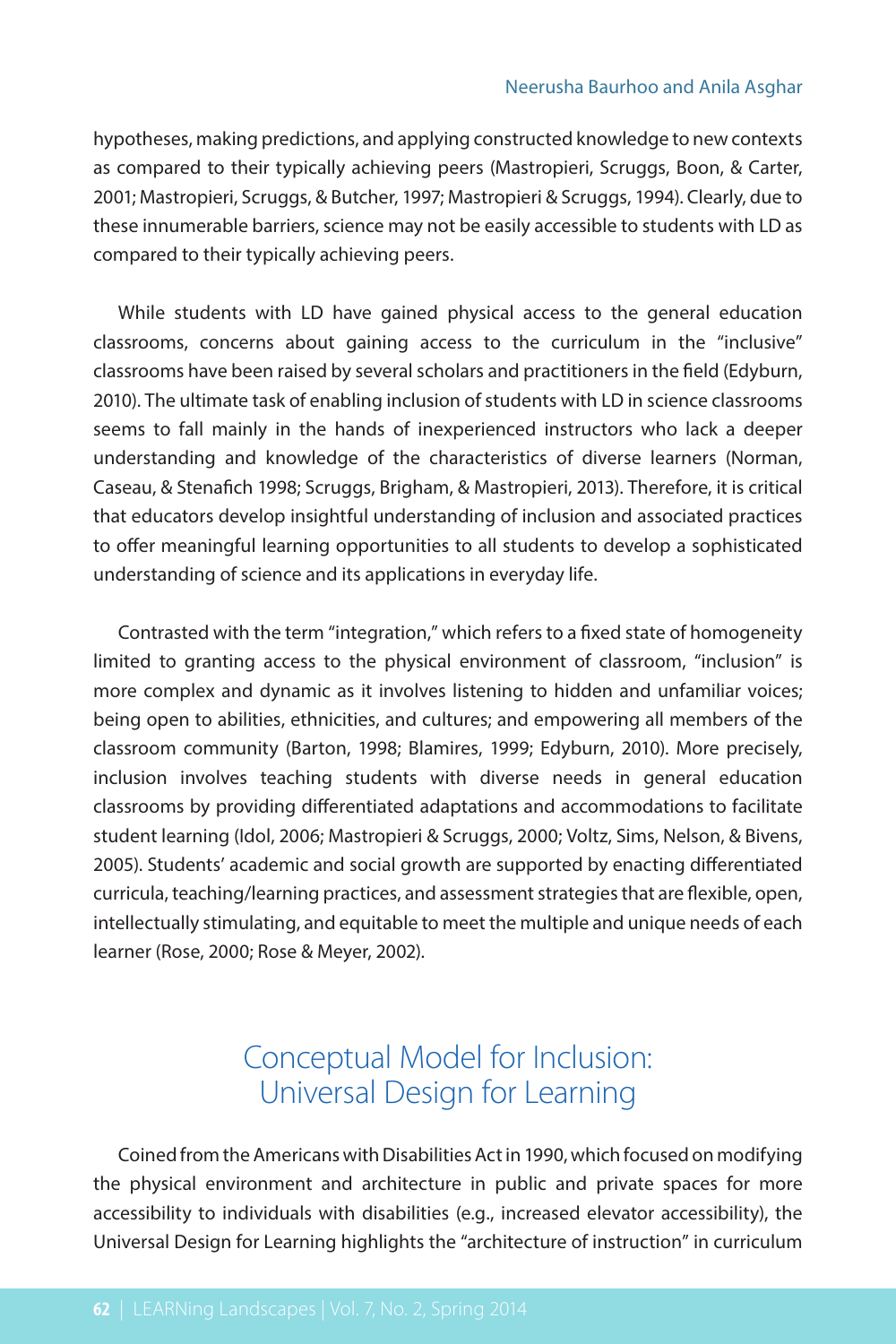design (Kameenui & Simmons, 1999). This approach emphasizes cognitive access to students with disabilities where curriculum materials are constructed and restructured to differentiate instruction in response to the needs of diverse learners. Building on these perspectives, the Center for Applied Special Technology (CAST, 2011) was the first to postulate the term "Universal Design for Learning," which is grounded in cognitive neuroscience research (Rose, 2000; Rose & Meyer, 2002).

The UDL model is based on three networks in our brains: recognition, strategic, and affective. Located in the posterior half of the brain's cortex, the recognition network is involved in making sense of and recognizing patterns in our daily lives (Rose, Harbour, Johnston, Daley, & Abarbanell, 2006). For example, the patterns of falling leaves might indicate change in seasons. Pattern recognition is constructed through a multitude of stimuli, namely visual, auditory, tactile, and olfactory. Impairment of the recognition network renders pattern recognition very challenging—for example, individuals with dyslexia experience difficulties in recognizing patterns in written words (Bruck, 1990; O'Brien, Wolf, Miller, Lovett, & Morris, 2011; Rose et al., 2006). Equally important, the anterior part of the brain (the frontal lobes) comprises the strategic network which deal with executive functioning that enables individuals to plan, organize, and execute actions. Deficits in these areas of the brain affect an individual's ability to plan and execute multiple tasks, which are particularly important in inquiry-based learning activities in science education. The affective component of the brain is located within the limbic system, which is responsible for our emotions and affects the ways in which we perceive our world. As discussed by Rose et al. (2006), "damage to the affective networks can impair the ability to establish priorities, select what we value or want, focus attention, or prioritize actions" (p. 139).

The UDL approach attempts to compensate for cognitive deficits and capitalize on cultural and social strengths of diverse learners in their construction of scientific knowledge. In particular, three main principles of UDL—*multiple ways of representation, engagement*, and *expression*—have been emphasized to support students in their cognitive development (Rose, 2000; Rose & Meyer, 2002; Rose et al., 2006). The UDL model encourages inclusion of all individuals by allowing for multiple instructional and assessment practices to scaffold active knowledge construction through multiple means. In addition, these UDL principles seem to capitalize on strengths of students with LD rather than focusing on their cognitive deficits. Using this approach, teachers could construct equitable and inclusive learning environments for individuals with disabilities where they feel safe to engage in learning instead of feeling segregated and stigmatized. These inclusive practices might also support diverse students in developing their self-confidence while communicating their ideas on science with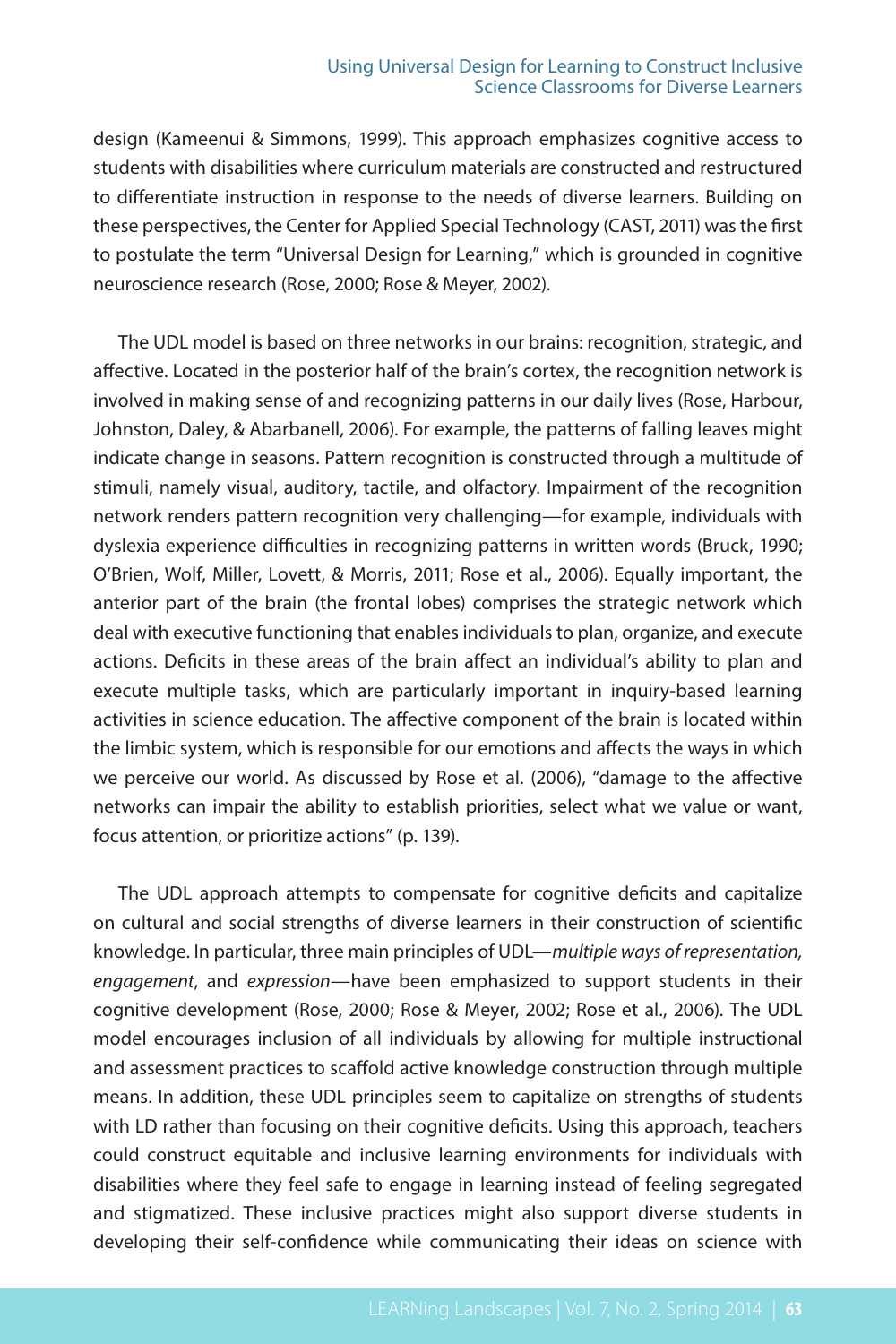their teachers and peers. Below, we present the main principles and specific practices of UDL.

### **Multiple Means of Representation**

There is no one way to "teach students how to work with information, including finding, creating, using, and organizing information" (Rose et al., 2006, p. 137). The UDL design stresses the importance of: (a) providing different options for perceiving and making sense of information (e.g., options that provide information through auditory, visual, and tactile modes); (b) providing differentiated options to support comprehension (e.g., options for decoding text, mathematical notations, and symbols); and (c) providing options to support conceptual understanding (e.g., options that can activate prior knowledge and to enable students to find patterns and build relationship among concepts) (CAST, 2011). Multiple means of representation are thus key to develop a meaningful understanding of scientific concepts by students.

#### **Multiple Means of Engagement**

The UDL approach also encourages educators to employ multiple means of engagement to: (a) trigger and sustain interest (e.g., engaging students in active learning experiences and providing options to minimize distractions); (b) maintain effort and persistence through cooperative learning (e.g., designing peer-based activities to foster collaboration and communication); and (c) encourage self-regulation (e.g., different types of self-assessments, reflections, learning and coping strategies) (CAST, 2011).

As also highlighted by Rose et al., (2006), not all students are motivated by similar extrinsic rewards, such as academic scores and grades. To deepen students' understanding of science concepts and their application to daily lives, multiple forms of engagement should be designed to motivate students to learn science, which could span inquiry-based learning experiences, cooperative learning, and case studies to encourage critical thinking and reflections. Through inquiry-driven activities, teachers can employ several alternative strategies to motivate diverse students to ask questions, conduct observations, test their predictions, construct hypotheses to explain natural phenomena, and communicate those ideas to others. While teachers play a key role in students' learning, collaborative actions in different inquiry-based activities among peers also lead to meaningful construction of scientific knowledge. Viewed as a community, students and teachers work together, exchange ideas, and learn from one another through the mediation of language, community, culture of speech, and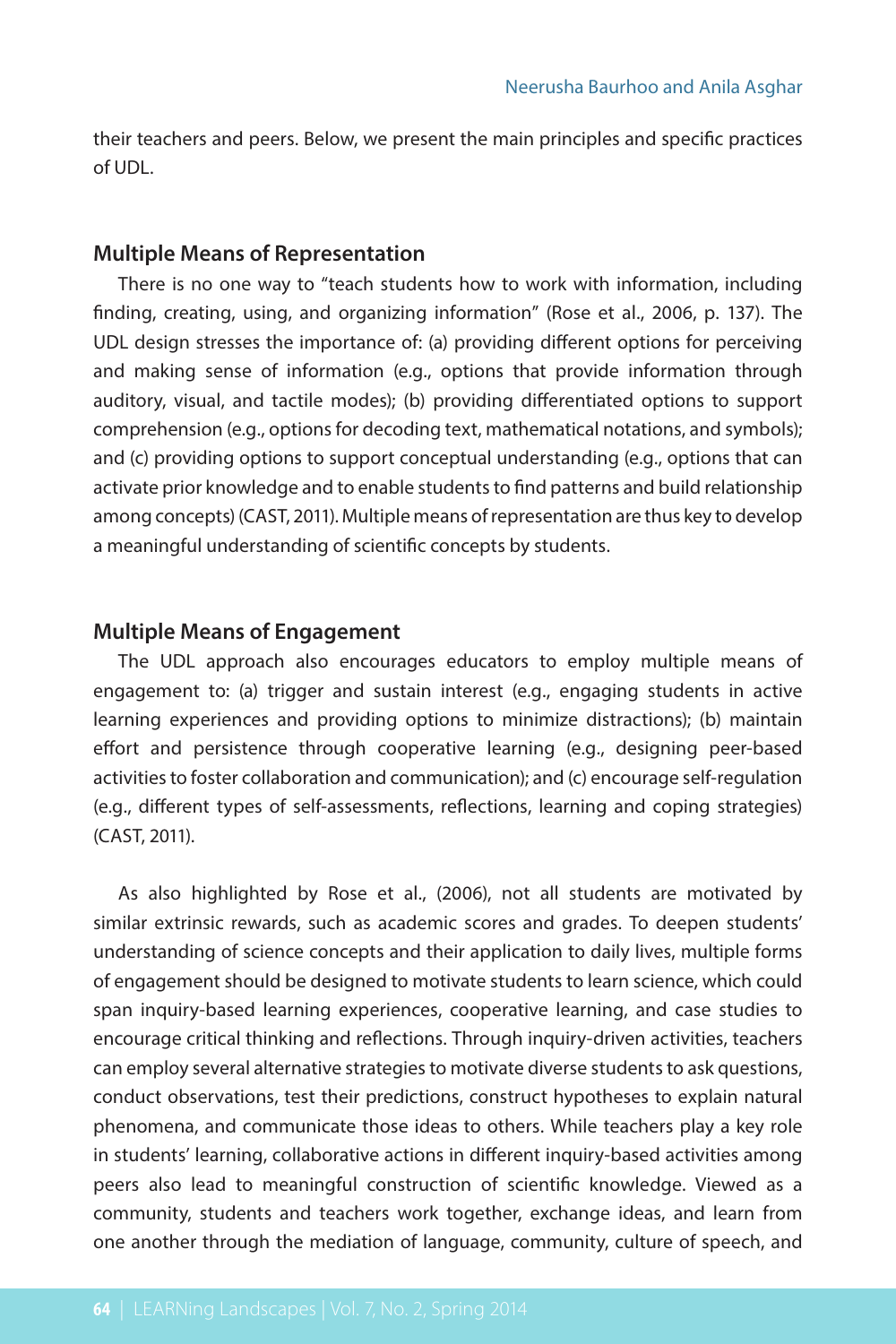practical activity which lead to multiple ways of making sense of scientific concepts during inquiry. In the inquiry-based classroom community, activities can be planned by teachers with emphasis on collaboration and social interaction to enact numerous possibilities for students to explore, construct, negotiate, and share their ideas.

## **Multiple Means of Expression**

To offer students with opportunities to demonstrate their learning and understanding of concepts, teachers might employ multiple means of expression using a variety of creative ways to elicit and track students' emerging understandings. To this end, the UDL guiding principles recommend different types of assessments involving: (a) physical actions (e.g., employing multiple methods for response and navigation by using manipulatives, such as keyboards, or joysticks, etc.); (b) creative expressions and communication (e.g., offering multiple tools, such as text, videos, poetry, role-play, dance for construction and communication of knowledge); and (c) executive functions (e.g., providing structured and differentiated supports, such as graphic organizers and templates for setting goals, planning, and strategy development) (CAST, 2011).

Rich and creative inquiry-based activities in science provide students with numerous opportunities for expression. In terms of physical actions, they manipulate various tools to make sense of science concepts—for example, to comprehend the properties of solids, liquids, and gases, students can use blocks, clay, oil, water, syringes, balloons, and so forth. Students can communicate their understanding of the properties of these different states of matter through drawings, argumentations, and movement to imitate the motions of atoms and molecules within each state of matter. In terms of executive functions, students can plan, execute, and conduct experiments where teachers can use differentiated supports, such as inquiry-design protocols to scaffold their inquiry process. Through collaborative inquiries, students are given opportunities to stop, think, and assess the differentiated procedures to conduct experiments through discussions with their peers.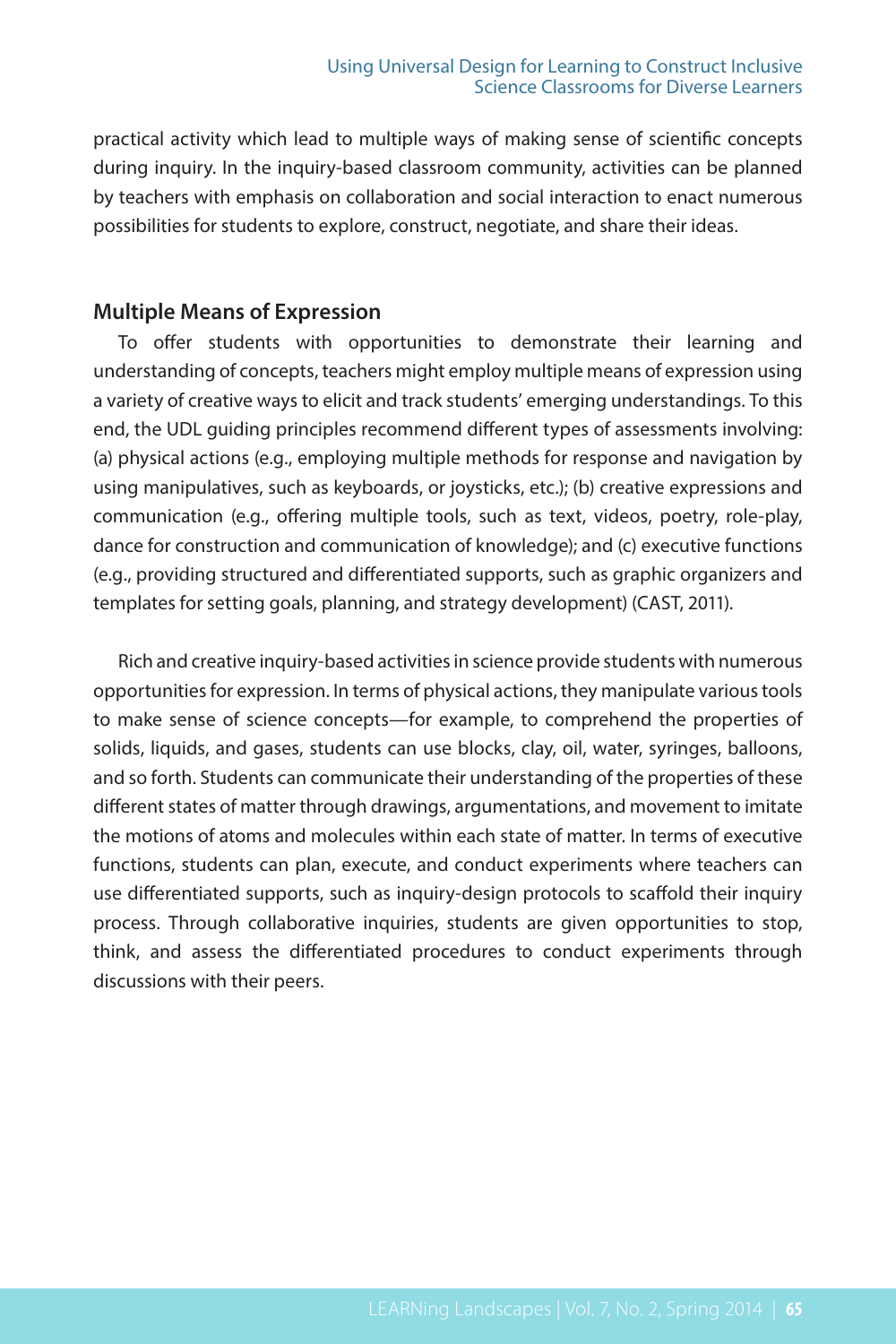## From Theory to Research: Using the UDL Framework to Examine Intervention-Based Research Strategies for Inclusion of Science Students with LD

In this section, we examine intervention-based research studies with students with LD in science classrooms to develop a comprehensive understanding of the effectiveness of these practices in favouring inclusion. By drawing from the abovediscussed multiple means of representation, engagement, and expression, we discuss a few pertinent studies that examined the impact of differentiated instructional strategies on the learning, achievement, and engagement of students with LD.

## **Inquiry-Based Activities for Inclusion of Students with LD**

Various studies have examined the impact of inquiry-driven teaching approaches on academic achievement and attitudes of students with LD towards learning (Bay, Staver, Bryan, & Hale, 1992; Cawley, Hayden, Cade, & Baker-Kroczynski, 2002; Mastropieri et al., 1998; Mastropieri et al., 1997; Mastropieri et al., 2001; McCarthy, 2005; McCleery & Tindal, 1999; Scruggs, Mastropieri, Bakken, & Brigham, 1993). Most of these studies have also compared the merits of inquiry-based teaching to direct instruction, which entails direct transmission of knowledge from the teacher to students with little to no exploration on the part of students. Direct instruction, synonymous to a "one-size-fitsall" instructional approach, fails to take into account diverse abilities in the classroom community, and has shown to have adverse effects on students' motivation and engagement in science (Osborne & Collins, 2000; Osborne, Simon, & Collins, 2003).

Hands-on practices, on the other hand, de-emphasize excessive dependence on textbooks, favour learning through multi-sensory modes, and are beneficial for students who face difficulties in reading and workbook assignments (Scruggs et al., 1993). In addition, students experiencing challenges in observing, reasoning, processing, retaining information, and critical thinking—essential skills in daily life and at work—can develop these skills through active engagement in inquiry-driven science activities (Adelman & Vogel, 1990; Mastropieri & Scruggs, 1992). Moreover, inquiry-based learning situations and experiences might lead to sustained attention, which would be promising for students with attention-deficit issues. Inquiry-driven approaches may also enhance meaningful science learning by drawing connections between students' lives and scientific models (Mastropieri & Scruggs, 1998).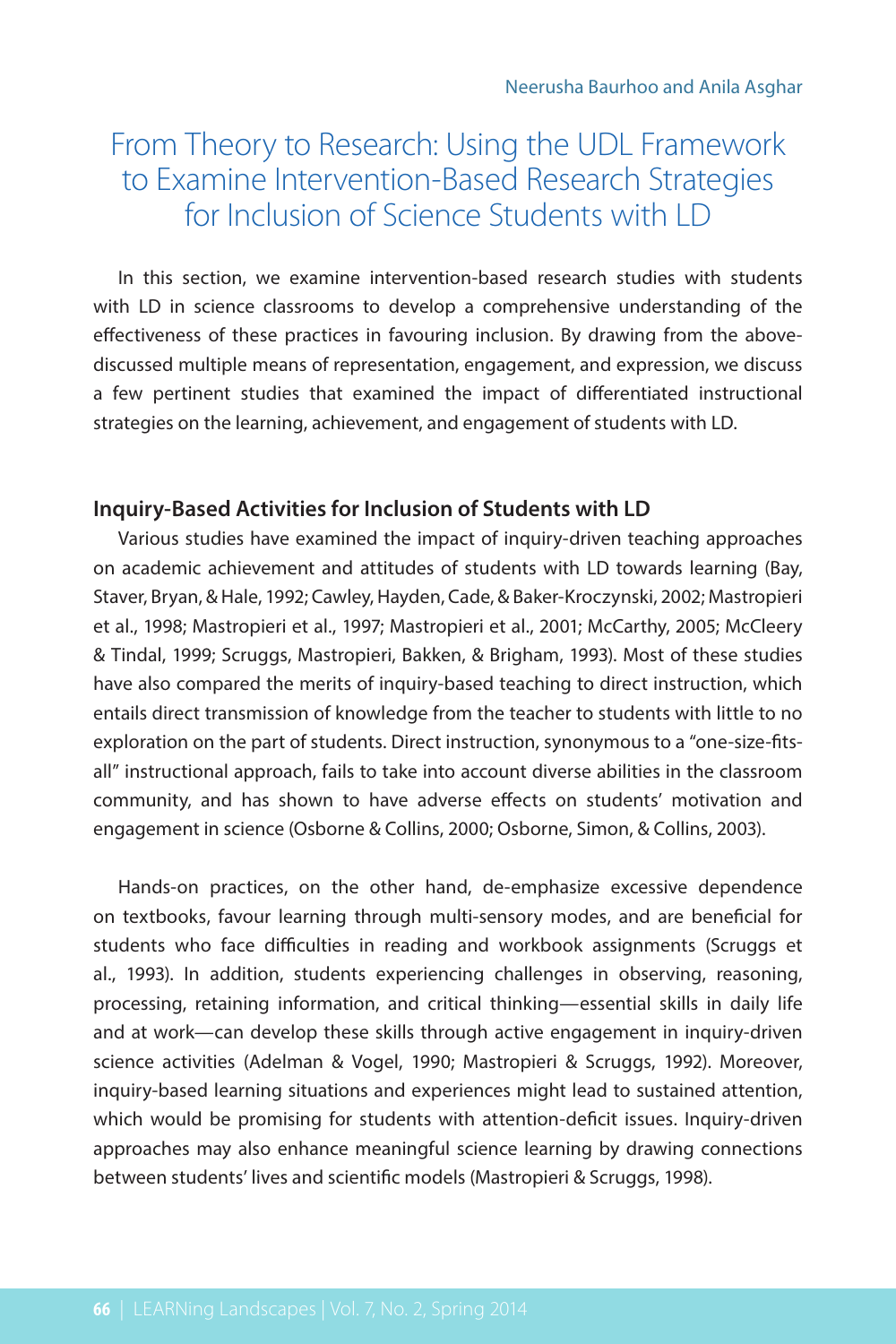McCarthy (2005) conducted a study to compare the performance of students with disabilities in inquiry-based and direct instruction programs. In this study, students who participated in inquiry-oriented activities demonstrated higher improvements in academic scores as compared to those who received instruction directly from the teacher. To construct their understanding about physical and chemical changes in matter, students were asked to bake a cake. By combining several ingredients, students observed physical and chemical changes during the baking process of the cake. Such an approach allowed students to experience learning in various multi-sensory fashions rather than listening to lectures and observing teacher's demonstrations. In addition to multiple means of representation and engagement, students were offered different modes of expression to demonstrate their knowledge through hands-on tasks, multiple-choice items, and questions that required short and long answers. In this study, the differentiated supports and activities provided multisensory, and multiple forms of, representation, engagement, and expression, which allowed the students to capitalize on their strengths, rather than focusing on their disabilities. As previously established by Bay and colleagues (1992), when students with disabilities were exposed to inquiry-based constructivist learning approaches and multiple ways of assessments (hands on as well as text based), they outperformed their typically achieving peers. This evidence points to the benefits of the UDL approach to enact an environment that is supportive and conducive to meaningful learning of science.

In another study, Scruggs and collaborators (1993) compared the academic outcomes and motivation levels associated with an inquiry-based approach to a teacher-directed approach in their work with high school students with LD. Specifically, the study focused on physical and earth science concepts (magnetism and electricity; soil and minerals). Among the various activities, students were engaged in the construction of circuits using motors and d-cells; they also constructed switches to control the flow of electricity. Other activities involved learning about how the strength of an electromagnet can be increased by increasing the number of coils wrapped around the magnet. While this study has drawn on multiple means of representation and engagement to promote learning for students with LD, only a single means of expression—oral interrogation was employed to assess students' learning. Similar to this study, other studies (see Mastropieri et al., 2001) have employed only a single method of assessment to examine students' understanding of science concepts, whereas for representation and engagement, multiple activities were employed. In these studies (Scruggs et al., 1993; Mastropieri et al., 2001), the academic scores of students with disabilities were significantly lower than their typically achieving peers. Perhaps, if multiple and diverse choices are offered to students with LD to demonstrate what they had learned, they might have felt more confident to express their conceptual comprehension.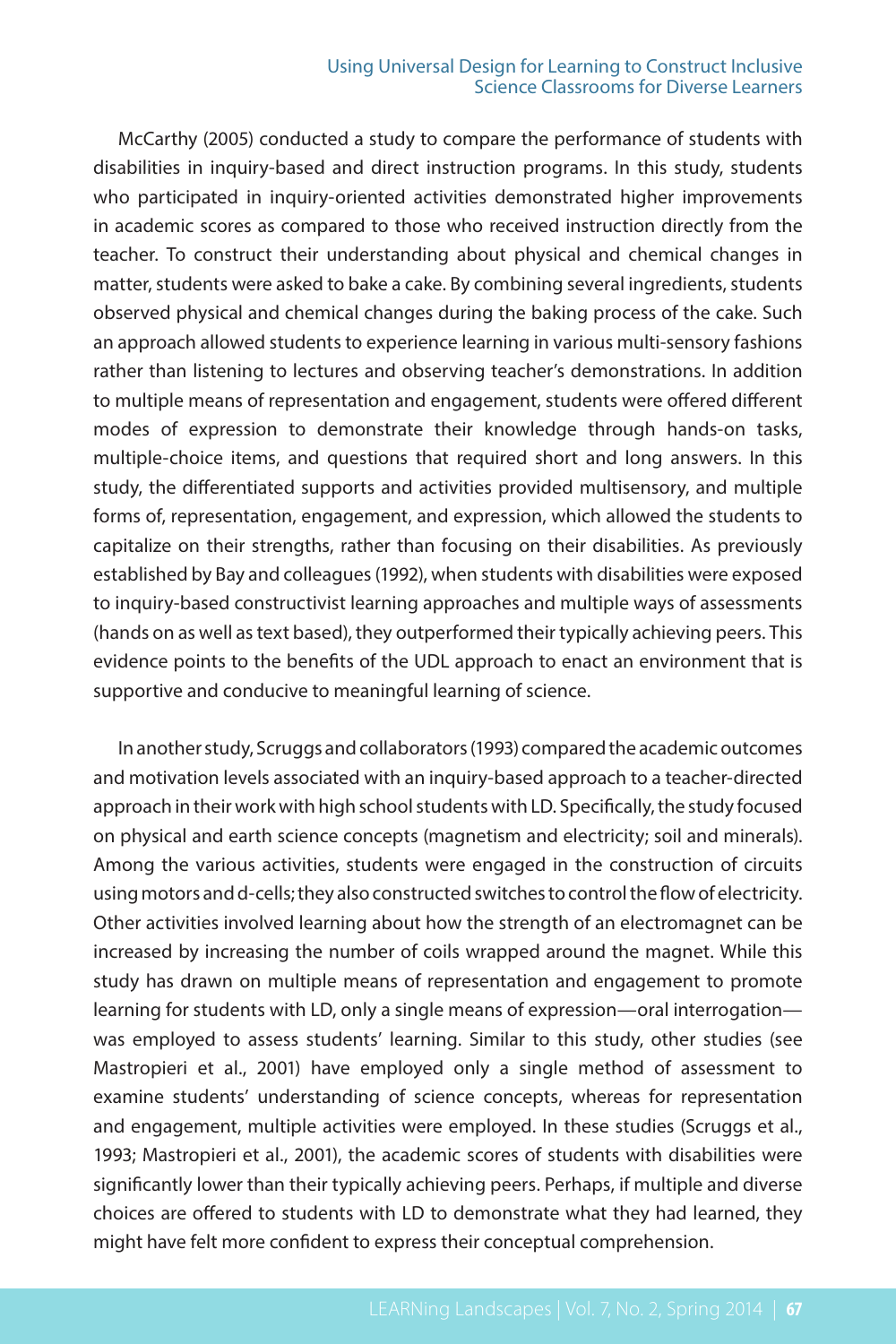While inquiry-based activities certainly benefit students with LD because of the multiple ways of representing science learning, other strategies have also been investigated to address the learning issues that students with LD continuously face in their science classrooms.

## **Differentiated Curriculum Enhancements: Mnemonics and Graphic Organizers**

Students with LD who experience verbal memory deficits, difficulties in recalling scientific vocabulary, reading comprehension, identifying main ideas and key elements, and encounter problems in organizing information into more coherent units, might benefit from differentiated curriculum enhancements, such as mnemonics and graphic organizers. As emphasized by several studies, mnemonic strategies permit ways in which students can encode constructed knowledge that can be retrieved during testing (Levin, 1983; Mastropieri, Scruggs, & Levin, 1985; Mastropieri, Scruggs, & Levin, 1987; Scruggs & Mastropieri, 2000). As Scruggs and Mastropieri (2000) explain, the importance of memory for retrieving prior knowledge during the construction of new scientific knowledge and teaching students how and what to remember is crucial. Various researchers argue the merits of mnemonic devices—often pictures and visual images, such as pictorial mnemonics or keywords—in learning extensive scientific vocabulary by transforming words into more meaningful representations (King-Sears, Mercer, & Sindelar, 1992; Mastropieri, Scruggs, & Levin, 1985; Mastropieri, Scruggs, & Levin, 1986). For example, in biology, students need to learn new vocabulary terms, such as *ranidae*, the scientific term for common frogs. Scruggs and Mastropieri (2000) suggest using the keyword "rain" and showing a picture of frogs in the rain. Students can be asked specific questions to construct their understanding about frogs and rain, and then associate the scientific term *ranidae* to frogs.

In addition to mnemonics, graphic organizers provide an alternative format to help students with LD understand science texts. Graphic organizers effectively allow students to make sense of unfamiliar content, abstract concepts, and vocabulary acquisition—especially for students with LD experiencing major challenges in reading and comprehending texts (Bos & Vaughn, 2002; Dexter, Park, & Hughes, 2011; Hughes, Maccini, & Gagnon, 2003; Ives & Hoy, 2003; Kim, Vaughn, Wanzek, & Wei, 2004; Nesbit & Adesope, 2007; Rivera & Smith, 1997). With visual and spatial displays, graphic organizers facilitate the construction of relationship between related concepts and facts. In this way, not only are abstract concepts represented more concretely, but understanding and retention of new concepts is also facilitated (Ausubel, 1968; Dexter & Hughes, 2011; Gajria, Jitendra, Sood, & Sacks, 2007; Hughes et al., 2003; Kim et al., 2004; Mayer, 1979).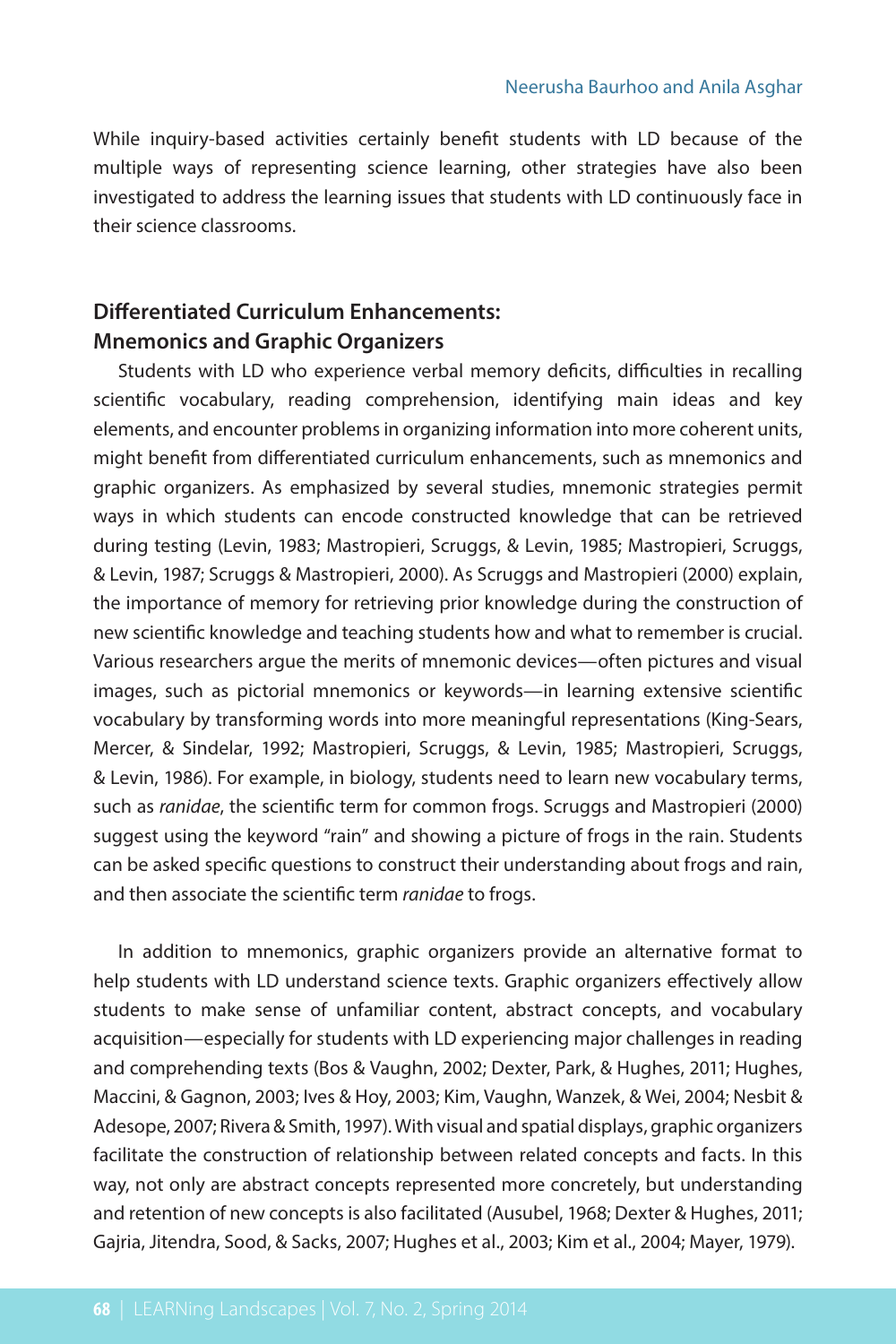Despite the effectiveness of these organizational tools in a number of studies, other researchers did not demonstrate that mnemonics and graphic organizers improve learning for students with disabilities (see Dexter et al., 2011). It is only reasonable to assume that these techniques might not be sufficient to address the academic needs of *all* students. As stipulated by UDL principles, to instill inclusive instructional practices in K-16 classrooms, multiple means of representation need to be employed, which take into account students' diverse cognitive abilities and present learning materials through various stimuli—tactile and auditory—in addition to visual tools, such as mnemonic devices and graphic organizers.

## **Multiple Approaches: Combining Peer-Assisted Tutoring and Differentiated Curriculum Enhancements**

A sparse number of studies have also investigated the merits of combining several strategies to support students with LD, some of whom are often off-task and have behavioural problems. These few studies have merged differentiated curriculum enhancement materials, such as mnemonics and board games related to science concepts, with collaborative learning strategies (peer-assisted instruction) to create a flexible and inclusive environment for diverse communities of learners (Mastropieri et al., 2006; Simpkins, Mastropieri, & Thomas, 2009). An example is Mastropieri, Scruggs, and Graetz's (2005) study on academic and attitudinal outcomes of high school students with and without LD using peer tutoring with differentiated materials (cue cards with mnemonic-based visual images) in a chemistry lesson. Additionally, student outcomes in the differentiated curriculum were compared to their performance in teacher-directed instruction. In the peer-tutoring condition, students worked in pairs with cue cards that contained questions as well as prompts and elaborate explanations of chemistry concepts. For example, the question, "What is a mole?" is answered as the atomic weight in grams of an element or compound. If a student did not answer the question correctly, a peer-tutor would prompt the student (e.g., your weight in grams is?). If this strategy proved unsuccessful, then the tutor asked the student to think about the word "mole" and then a picture of a mole (the animal) on a scale checking its weight in grams was shown to the student, which is a visual tool to remember the information. Still, even with this strategy, students with LD obtained significantly lower scores on recall and comprehension as compared to their typically achieving peers. However, the authors reported that students' engagement and motivation levels were enhanced during collaborative learning with the differentiated chemistry curriculum.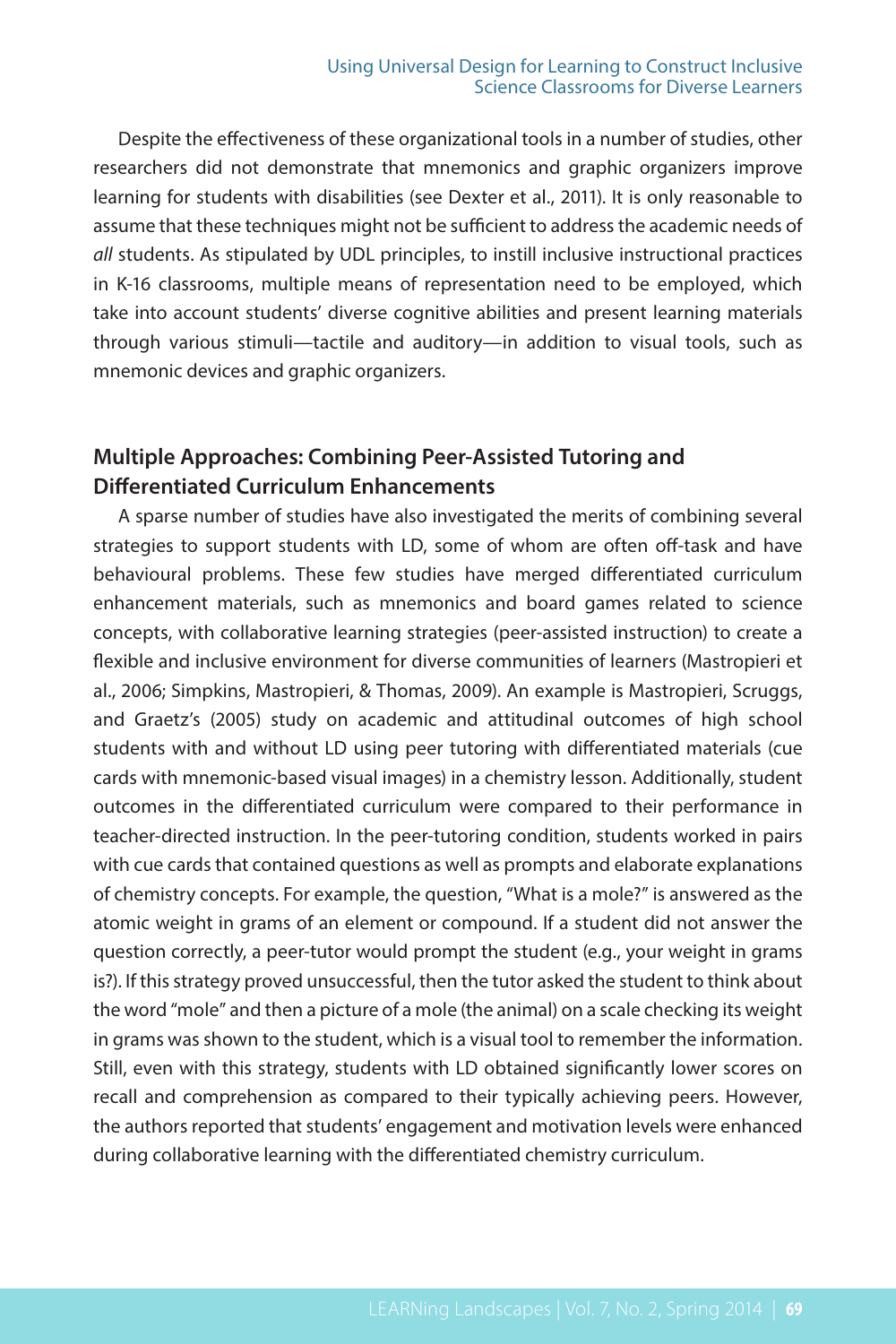Our analysis of research-based differentiated interventions in science indicates that although several researchers employed multiple ways of representation and engagement, most studies lacked diversity in their assessment methods to examine students' understanding of science concepts.

## **From Research to Practice: Application of UDL to Create Inclusive Science Practices**

The UDL approach seems promising for engaging students and favouring learning in multiple ways in science. Therefore, we adapted this model to develop an inclusive framework for science teaching and learning for diverse learners—especially those with LD. To this end, we draw from prior studies in science education focusing on students with LD, discussed in the previous section, to include effective practices that might foster learning and engagement of students with LD. Because the UDL model is currently being adopted to guide supportive strategies and programs for students with LD and other diverse learners at a number of colleges and universities in Quebec, our model seeks to inform science instruction and learning in advanced secondary and post-secondary classrooms. Specifically, we have adapted and expanded the UDL framework (CAST, 2011) with inquiry-oriented and problem-based approaches to support student engagement in science, facilitate meaningful scientific literacy, and provide opportunities for multiple means of expression.

While it is crucial to understand the unique learning barriers that students with LD might face due to their cognitive deficits, it is equally important to gauge the alternate conceptions or intuitive ideas that students bring to the classroom to develop effective strategies for a comprehensive understanding of science concepts (Asghar, 2011; Libarkin, Asghar, Crockett, & Sadler, 2011; Hawbaker, Balong, Buckwalter, & Runyon, 2001). Research suggests that children's intuitive ideas constitute localized explanatory models that are fairly resistant to change, particularly through direct and lecturebased instructional methods (Asghar, 2004, 2011; Asghar & Libarkin, 2010; Driver, 1985; Shapiro, 1994; Stead & Osborne, 1980). Therefore, effective science instruction for conceptual change should be oriented towards constructing learning situations where students' existing intuitive or novice cognitive structures are challenged to scaffold them in building new representations of the natural world based on accepted scientific models. For example, children—and many adults—tend to think that air has no mass. In order to address this deeply held intuitive idea, teachers could design inquiry-based activities where students can make predictions about the mass of air and then conduct investigations to test their predictions. Through active engagement in hands-on inquiries and by collecting relevant data about the mass of air, students would observe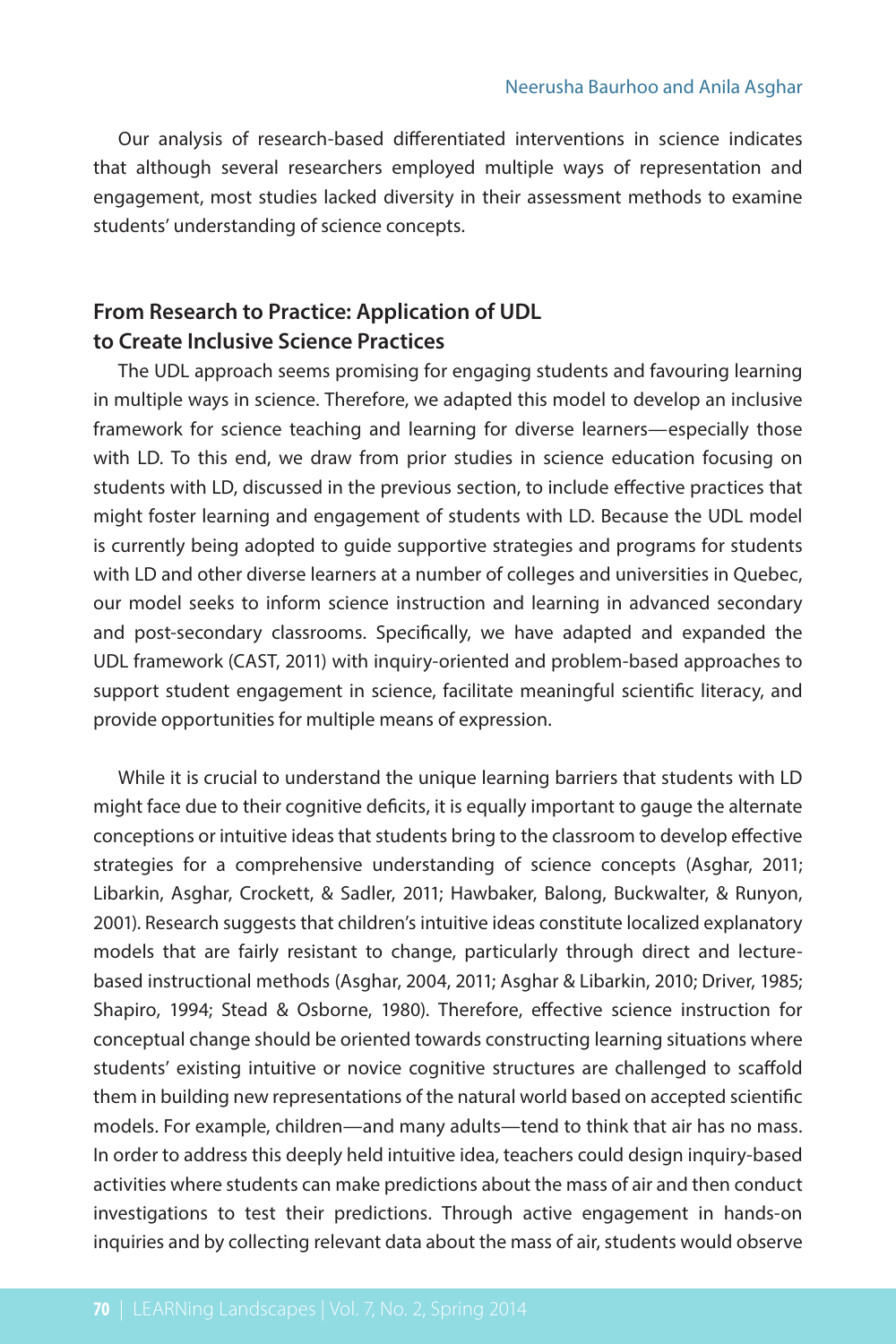and (re)construct their models by reflecting on the new evidence gathered during the inquiry, and alter their representations to conclude that air has mass. Therefore, science teachers need to identify the unique intuitive ideas that students with LD bring to their science classrooms.

Unfortunately, teachers are still struggling to find ways to maximize participation of all learners to construct meaningful scientific knowledge and understanding. The problems faced by teachers might worsen as the number of students with LD is likely to increase in general education classrooms. Therefore, it is crucial for science teachers to transform their practices and employ differentiated tools to enhance engagement and learning. To further support teachers to promote inclusive practices in science classrooms, we draw from the UDL model and science education practices to propose a framework to scaffold cognitive, affective, and social growth of students with LD within an inclusive science classroom.

## **Using Multisensory Means of Representation in Science Teaching and Learning**

Firstly, science educators need to focus on multisensory means to present big ideas in science. Equally essential is to select key foundational concepts that are relevant to the big ideas from the science curriculum (Hawbaker et al., 2001). Big ideas are "major organizing principles" and concepts that have rich explanatory and predictive power, and are applicable to many situations and contexts (Carnine, Dixon, & Silbert, 1998). Big ideas are important because all individuals, irrespective of their abilities, beliefs, and ethnicity, need to draw on them in their daily lives, while attempting to make sense of the natural world (AAAS, 1993; Achieve Inc., 2013; CMEC, 1997; MELS, 2007).

To create an inclusive environment that meets the individual academic needs of all learners, students should be encouraged to make mistakes and learn from their failure as "real" scientists do in their practice. In order to support students with LD, teachers must enact safe and supportive learning environments that allow all science students to participate freely without the fear of being judged by their teachers and peers. Using multiple means of representation, science teachers can engage their students to experience and learn about the natural world in multisensory ways. For example, the following strategies and tools could be used to differentiate the science curriculum and teaching/learning practices.

**Tactile.** Employ concrete physical materials and manipulatives for demonstrations and student-led inquires (e.g., 3D models, role-play, lab tools).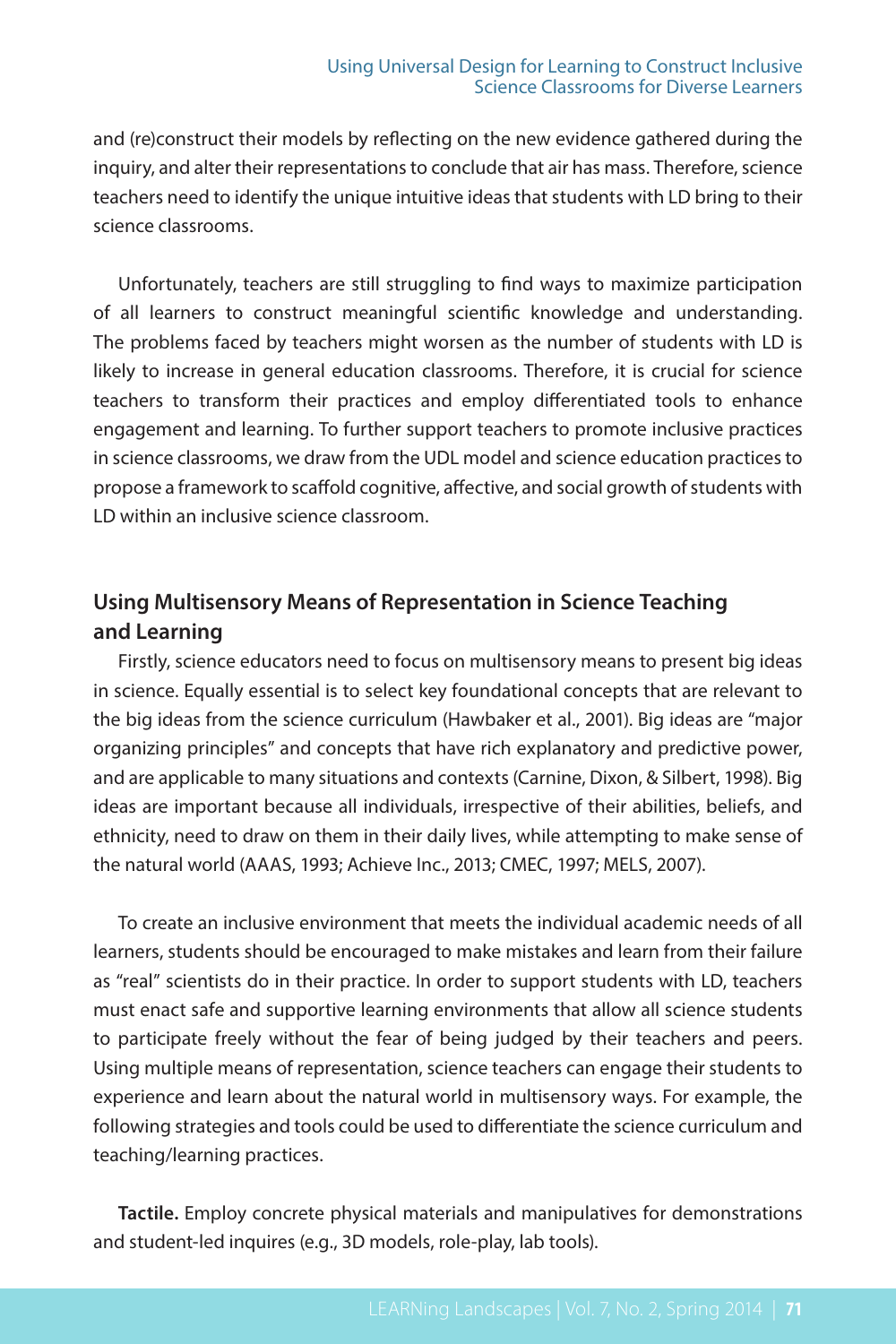**Visual.** Use a variety of visual tools (e.g., graphic organizers), What I *Know,* what I *Want* to know, what I *Learned* (KWL) charts, animations, simulations, videos, interactive presentations.

**Auditory.** Use auditory stimuli, such as audiotaped presentations, podcasts summarizing key concepts and big ideas.

As conceptual development entails assimilation of new representations and a substantial reorganization of intuitive ideas (accommodation), eliciting and building on students' intuitive models is a significant goal of science learning. Therefore, it is crucial that teachers use multiple means to probe and represent students' intuitive models before and during instruction. For example, students' preconceptions and intuitive ideas can be elicited through drawings, multiple-choice questions, and conversations with students to explore how they have understood taught concepts. Because students with LD might struggle to process and organize information, science educators need to provide extra time to these students to represent their thinking and prior knowledge.

To illustrate the application of this framework to science teaching, we offer a specific example related to the concept of biomolecules as shown in Table 1. Biomolecules are utilized by living organisms and include large macromolecules such as proteins, polysaccharides, lipids, and nucleic acids—for example, glucose is a familiar biomolecule. We selected the concept of biomolecules because it spans across many science courses (e.g., biology, biochemistry, nutrition) in high school to post-secondary education. Through visual representations (e.g., drawing biomolecules and online animations), students might develop a clearer understanding of the differences in the structures of different biomolecules. Some students might prefer a more tactile approach such as role-playing rather than drawing. In this case, teachers might assign students to take the roles of carbon, hydrogen, and oxygen atoms and ask them to model the structure of a biomolecule, such as glucose in its linear and cyclic form. Moreover, by using play dough and other art-based supplies, students can construct and compare 3-D structures of different biomolecules, allowing them to better visualize the positioning of atoms and types of bonding between different biomolecules.

## **Using Multisensory Means of Engagement in Science Learning Experiences**

Providing various options to encourage active engagement and enhance student motivation is also vital while learning science. Designing active learning experiences through hands-on inquiries, reflection on observations, collaboration, and cooperative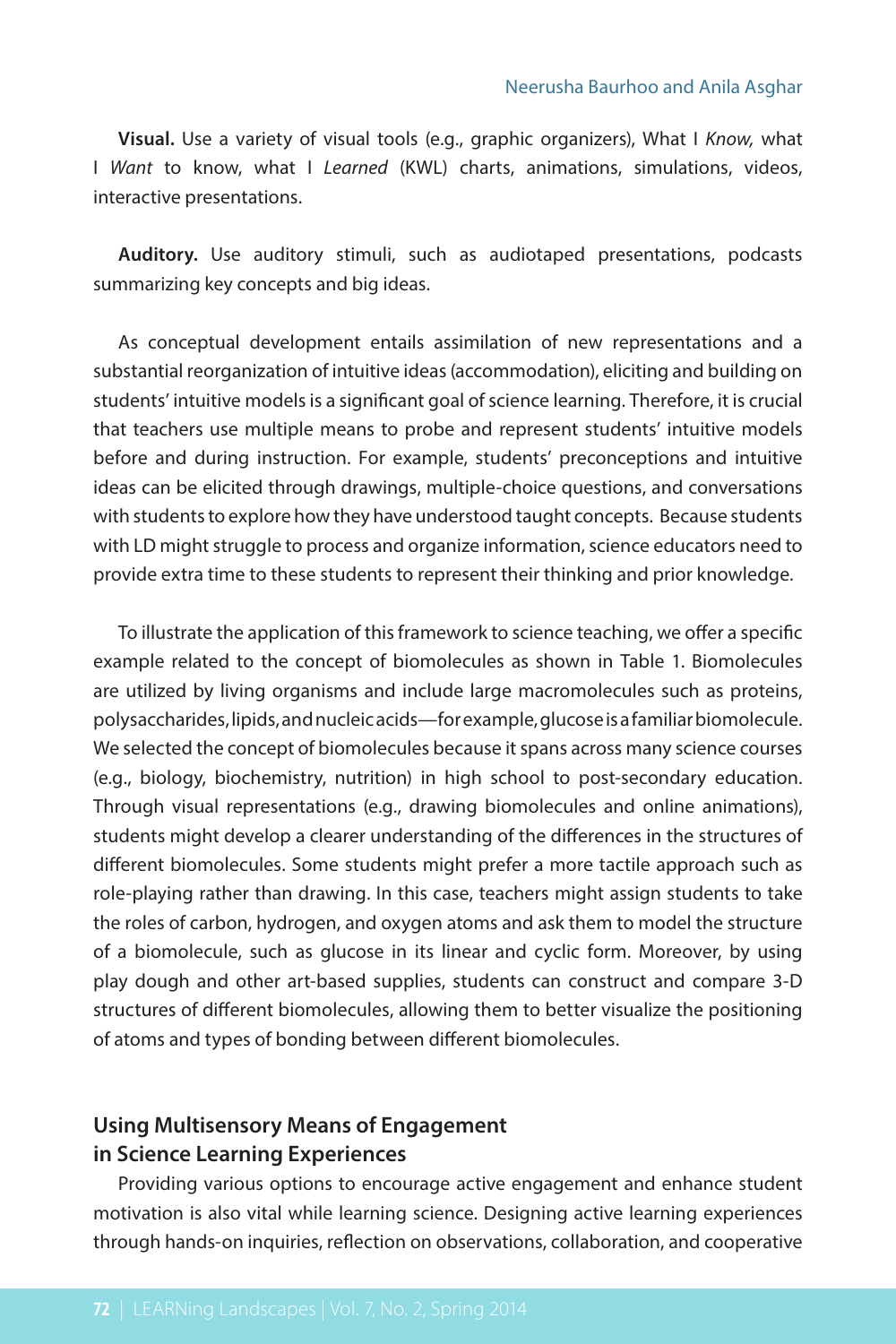learning can engage learners with LD while minimizing distractions. Science teachers could particularly consider the following strategies to provide multisensory means of engagement:

**Hands-on and minds-on inquiries.** Design inquiries to promote conceptual learning through developing predictions, planning investigations to test predictions, collecting data, and constructing evidence-based explanations to develop a deeper understanding of scientific concepts.

**Self-regulation.** Support students to establish clear learning goals and develop strategies to monitor their attention, progress, and learning in relation to their own goals.

**Self-reflection and assessment.** Encourage students to reflect on their learning by using structured protocols or worksheets, writing journals, keeping audio diaries, sharing their understanding of science concepts with peers, and identifying areas for improvement through conversations with teachers.

Altogether, students should be given rich opportunities to challenge their existing constructs—intuitive conceptions or alternate understandings—to facilitate the development of new representations and reconstruction of intuitive ideas. For example, to develop a clear concept of biomolecules, teachers can ask their students to list multiple foods of their choice and ask them whether these foods can be classified mainly as carbohydrates, proteins, or lipids. In groups, students can debate the reasons that led them to classify foods accordingly. Students' preconceptions or alternate conceptions could be elicited through a series of questions, conversations, and constructive argumentation by science teachers. A clear awareness of students' intuitive ideas would help the teachers to guide them in developing their questions for inquiries, predictions, and designing experiments to test them. Students should be encouraged to develop their explanations based on the data obtained through their inquiries. At the same time, teachers need to develop structured assessment strategies and tools to further probe and keep track of their students' emerging models of biomolecules (e.g., worksheets, students' response sheets, multiple assessment items, rubrics, KWL charts, etc.). Using peer-based activities, teachers can encourage the students to work collaboratively to "discover" the different biomolecules in food samples or "unknown solutions" by designing inquiries to test their predictions. In Table 1, we present different means of engagement.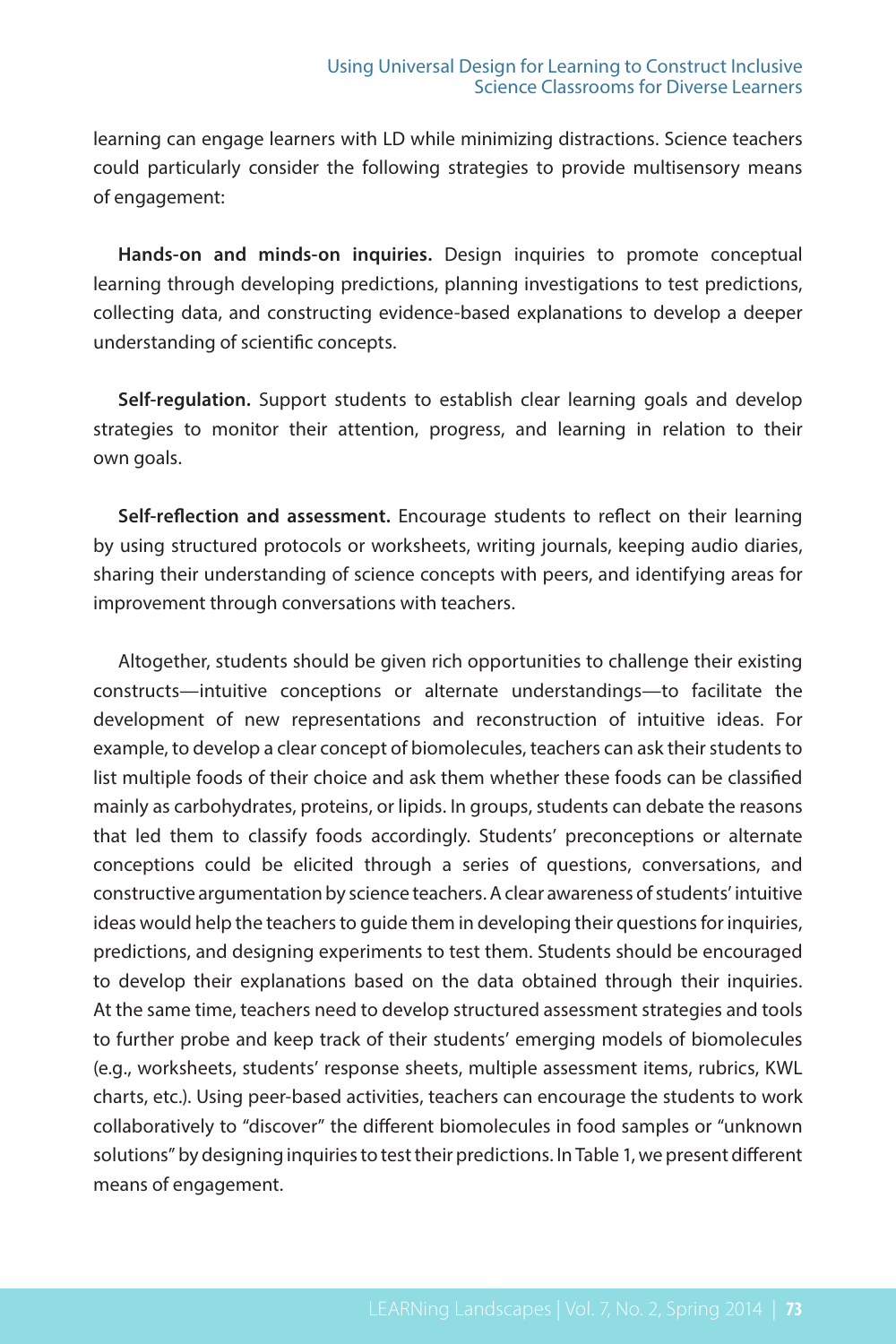## **Using Multisensory Means of Expression to Demonstrate Science Learning**

While inquiry-based activities engage students in multimodal science learning, a spectrum of assessment strategies—both formative and summative—are crucial to elicit and track students' thinking and emerging understanding. Below, we present some means of expression for students to demonstrate their knowledge and comprehension.

**Performance-based assessments in science.** Use authentic and real-life problems to encourage students' problem-solving abilities. For example, encourage students to design and conduct inquiries—independently or with their peers—to test their ideas and explanations.

**Diverse assessment tools.** Employ a variety of assessments before, during, and after instruction to track students' models and learning trajectories, for example, multiplechoice questions, short essays, worksheets, drawings, poster presentations, and podcasts to share findings/data. Different means of expression such as written work (e.g., journals, reflective diaries, lab reports); oral presentations; case studies and visual means of assessment should be given equal importance and consideration alongside more formal science exams and tests. Focusing on only one type of assessment might be inadequate in conveying a richer and comprehensive understanding of these concepts. Particularly significant for students with LD, multiple forms of expression draw from students' strengths and skills to demonstrate their constructed knowledge as shown in Table 1 for biomolecules. Because the objectives of science education are mainly geared towards developing critical thinking, reasoning, and problem solving—essential life skills—multiple means of expression, such as performance-based assessments and case studies, can be used to assess these skills.

## Conclusion

Promoting inclusion by using these multiple modes and means to support diverse students' learning of science might seem a complex and daunting task. As more emphasis is being placed on educating diverse learners in general science classrooms, science educators need to be equipped with ideas, tools, and necessary support to create safe and inclusive spaces for collaborative learning. Thus, it is crucial to integrate such practices in teacher preparation and continuing professional development programs. In this paper, we presented an inclusive science education framework drawn from UDL principles and evidence-based practices in science education for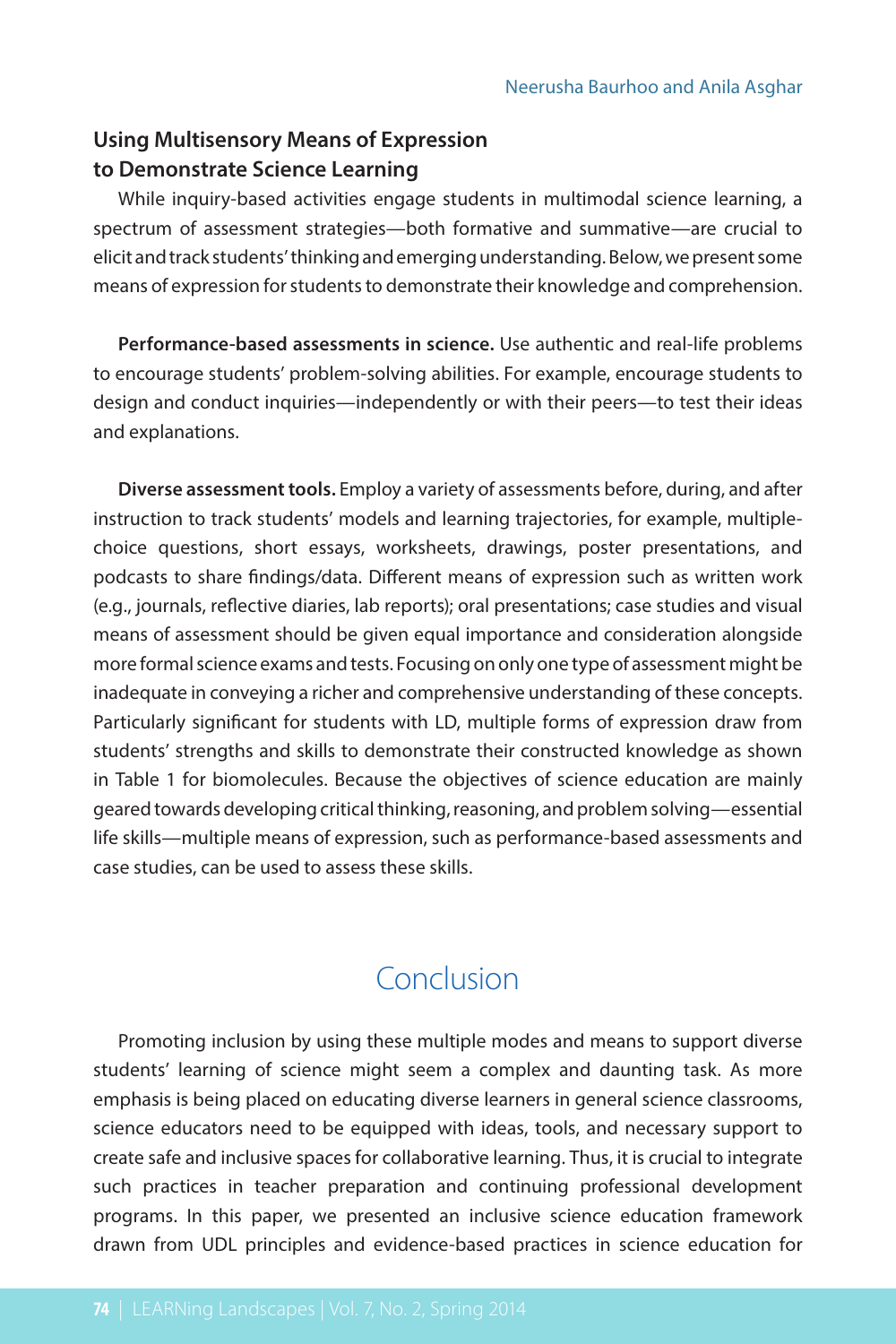students with LD to offer some practical ideas and tools to support academic needs of these diverse learners. Further research is required to explore the effectiveness of differentiated means of representation, engagement, and expression to make science accessible to diverse learners.

## **Table 1**

*Making Sense of Biomolecules Through Multisensory Means of Representation, Engagement, and Expression*

| <b>Multisensory Means of</b>                                                                                                                                                                                                                                                                                                                                                                                                                                                                                                                                                                                                                                                                                                                                                                                              | <b>Multisensory Means of</b>                                                                                                                                                                                                                                                                                                                                                                                                                                                                                                                                                                                                                                                            | <b>Multisensory Means of</b>                                                                                                                                                                                                                                                                                                                                                                                                                                                                         |
|---------------------------------------------------------------------------------------------------------------------------------------------------------------------------------------------------------------------------------------------------------------------------------------------------------------------------------------------------------------------------------------------------------------------------------------------------------------------------------------------------------------------------------------------------------------------------------------------------------------------------------------------------------------------------------------------------------------------------------------------------------------------------------------------------------------------------|-----------------------------------------------------------------------------------------------------------------------------------------------------------------------------------------------------------------------------------------------------------------------------------------------------------------------------------------------------------------------------------------------------------------------------------------------------------------------------------------------------------------------------------------------------------------------------------------------------------------------------------------------------------------------------------------|------------------------------------------------------------------------------------------------------------------------------------------------------------------------------------------------------------------------------------------------------------------------------------------------------------------------------------------------------------------------------------------------------------------------------------------------------------------------------------------------------|
| Representation                                                                                                                                                                                                                                                                                                                                                                                                                                                                                                                                                                                                                                                                                                                                                                                                            | <b>Engagement</b>                                                                                                                                                                                                                                                                                                                                                                                                                                                                                                                                                                                                                                                                       | <b>Expression</b>                                                                                                                                                                                                                                                                                                                                                                                                                                                                                    |
| Visual<br>• Asking students to draw<br>and make concept maps<br>to articulate their<br>preconceptions or intuitive<br>models of biomolecules<br>• Drawing biomolecules and<br>comparing the differences<br>in their structure. Example:<br>drawing of simple sugars-<br>monosaccharides such<br>as fructose, glucose, and<br>galactose and using different<br>colours to represent carbon,<br>hydrogen, and oxygen<br>molecules<br>• View online animations and<br>simulations<br>· Slides/charts/notes with<br>images and concept maps<br>on differences between<br>biomolecules<br><b>Tactile</b><br>• Using different materials<br>to construct 3-D models of<br>biomolecules<br>• Role-play to model the<br>structure and bonding<br>• Using play dough and<br>art-based supplies to model<br>bonding in biomolecules | <b>Hands-on and Minds-on</b><br><b>Inquiries</b><br>• Asking questions to probe<br>students' preconceptions or<br>alternate understandings<br>such as:<br>- What types of food can<br>be mainly classified as<br>carbohydrates?<br>- What are the reasons<br>or experiences you<br>have used to classify<br>these types of food as<br>carbohydrates?<br>• Conducting inquiries:<br>laboratory sessions focused<br>on conducting experiments<br>to differentiate different<br>biomolecules (proteins and<br>carbohydrates). Chemical<br>tests (e.g., Benedict test)<br>can be used to differentiate<br>between different types of<br>sugars (e.g., monosaccharides<br>and disaccharides) | <b>Diverse Assessment Tools</b><br>• Written: Worksheets,<br>conceptual journals, lab<br>reports, diaries, KWL charts,<br>concept maps<br>- Students can write<br>about their favourite<br>biomolecules, explaining<br>the relationship between<br>structure and function.<br>They can also articulate<br>the benefits and adverse<br>effects of different<br>biomolecules on their<br>health<br>• Oral: Oral presentations<br>on concepts involving<br>biomolecules (e.g., poster<br>presentations) |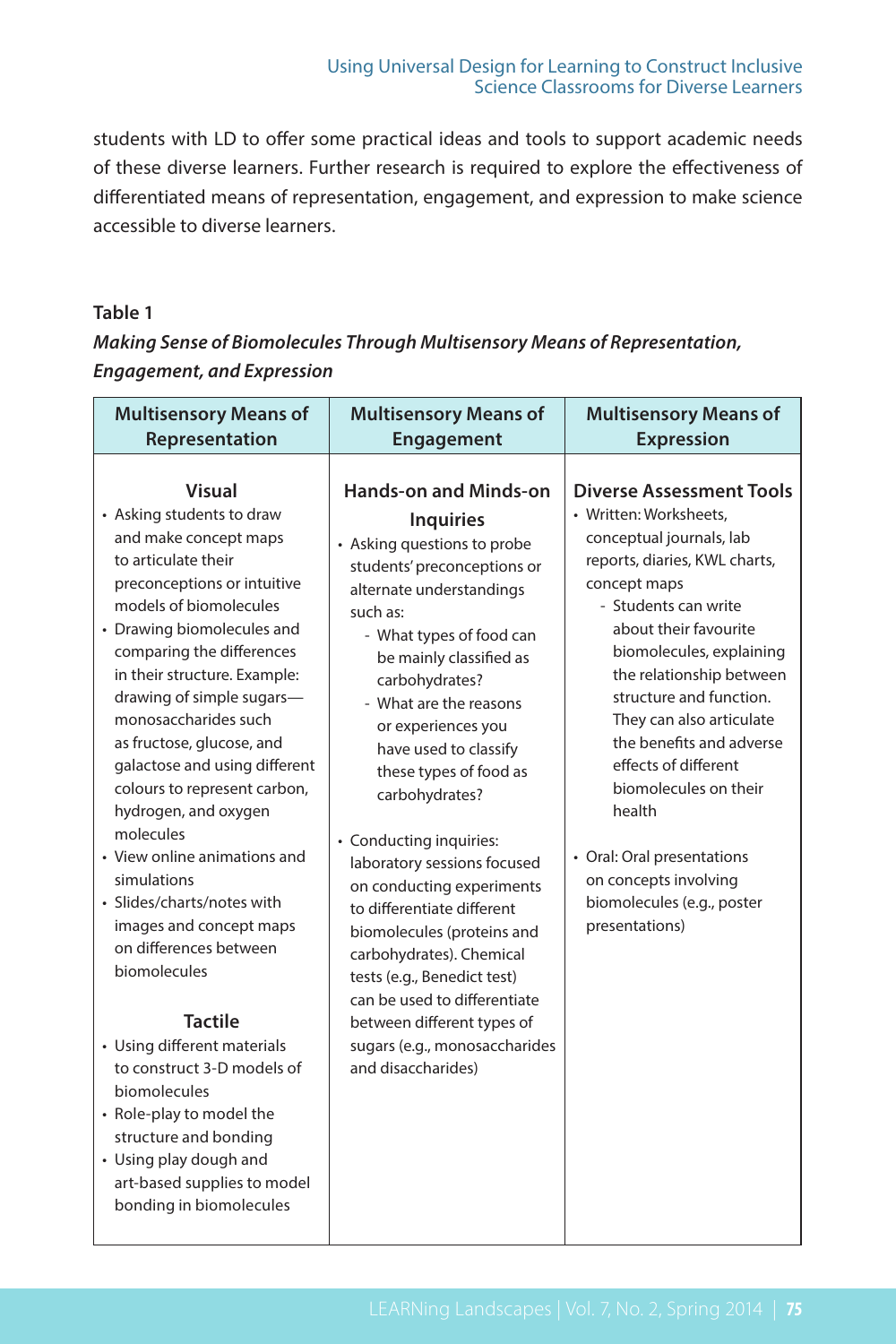## **Table 1**

## *Making Sense of Biomolecules Through Multisensory Means of Representation, Engagement, and Expression (cont.)*

| <b>Multisensory Means of</b>                                                                                        | <b>Multisensory Means of</b>                                                                                                                                                                                                                                                                                                                                                                                                                                                                                                                                                                                                                                                                              | <b>Multisensory Means of</b>                                                                                                                                                                                                                                                                                                                                                                     |
|---------------------------------------------------------------------------------------------------------------------|-----------------------------------------------------------------------------------------------------------------------------------------------------------------------------------------------------------------------------------------------------------------------------------------------------------------------------------------------------------------------------------------------------------------------------------------------------------------------------------------------------------------------------------------------------------------------------------------------------------------------------------------------------------------------------------------------------------|--------------------------------------------------------------------------------------------------------------------------------------------------------------------------------------------------------------------------------------------------------------------------------------------------------------------------------------------------------------------------------------------------|
| Representation                                                                                                      | <b>Engagement</b>                                                                                                                                                                                                                                                                                                                                                                                                                                                                                                                                                                                                                                                                                         | <b>Expression</b>                                                                                                                                                                                                                                                                                                                                                                                |
| <b>Auditory</b><br>• Audio taping discussions in<br>classes on concepts<br>• Developing podcasts on key<br>concepts | Self-Regulation,<br>Self-Reflection, and<br>Self-Assessment<br>• Students can set up their own<br>learning goals with teachers'<br>support and reflect on their<br>work and progress in relation<br>to those goals (e.g., using<br>checklists and self-reflective<br>audio-diaries)<br>• Peer-based activities where<br>students are given an<br>unknown solution and tasked<br>to identify the different<br>biomolecules by asking<br>questions, formulating<br>hypotheses, testing,<br>observing, argumenting,<br>drawing conclusions<br>• Web-based activities:<br>virtual labs on biomolecules<br>(e.g., http://learni.st/<br>learnings/44003-virtual-lab-<br>investigating-biological-<br>compounds) | Performance-Based<br><b>Assessments</b><br>• Student-led authentic<br>hands-on activities to<br>demonstrate their critical<br>thinking, reasoning, problem<br>solving<br>• Case studies. For example,<br>students can be given a<br>case study on an individual<br>who is anorexic and asked<br>to diagnose and address<br>the problem using their<br>knowledge of biomolecules<br>and nutrition |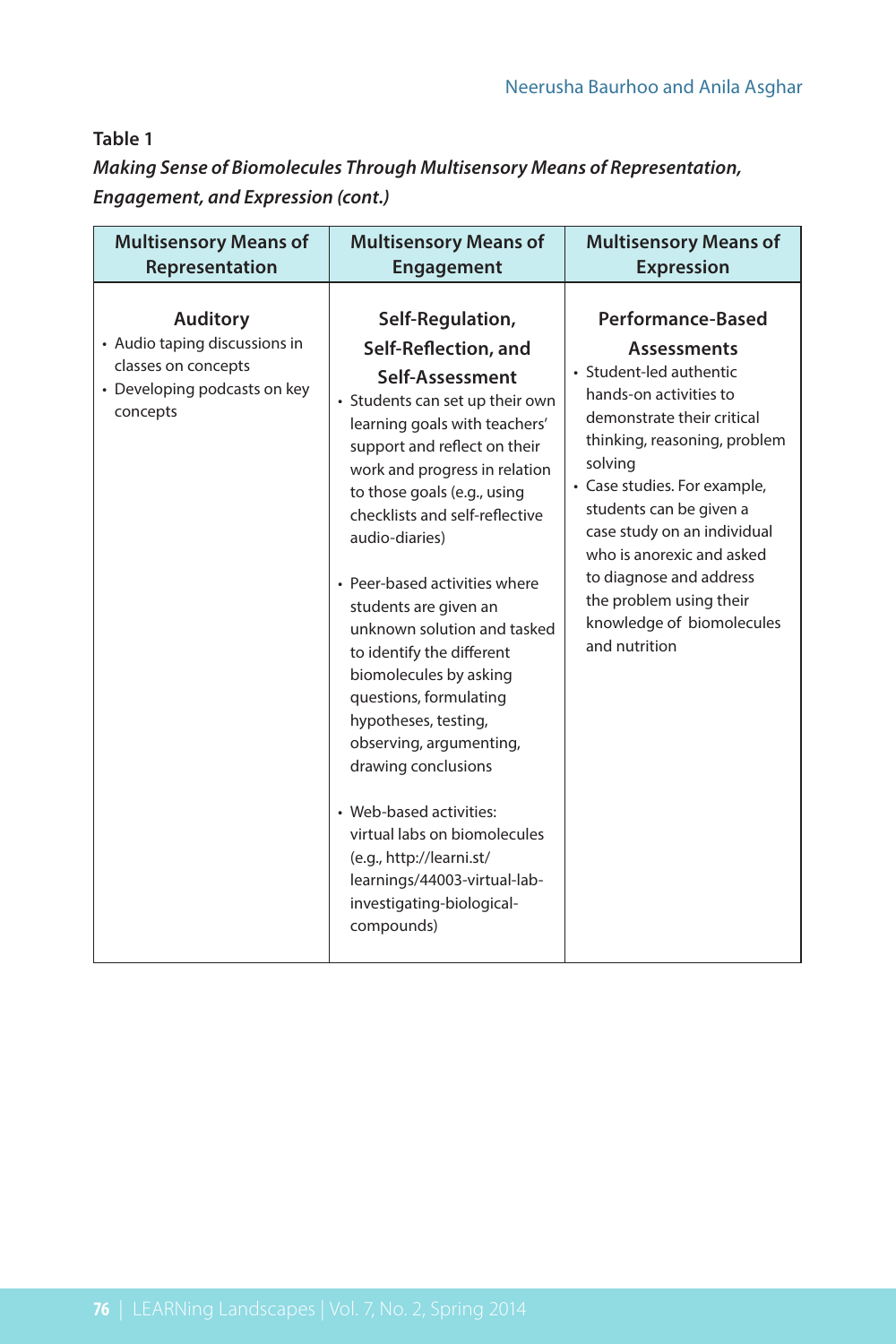## References

- Achieve, Inc. (2013). *Next Generation Science Standards*. Achieve, Inc. on behalf of the twenty-six states and partners that collaborated on the NGSS.
- Adelman, P. B., & Vogel, S. A. (1990). College graduates with learning disabilities-employment attainment and career patterns. *Learning Disability Quarterly*, 13, 154–166.
- American Association for the Advancement of Science (AAAS). (1993). *Benchmarks for Science Literacy*, Washington, D.C., American Association for the Advancement of Science.
- Asghar, A. (2004). *Exploring children's cognitive and affective skills using Fischer's dynamic* skills model. Unpublished doctoral dissertation. Harvard University.
- Asghar, A. (2011). *Differentiating science pedagogy.* In F. Ornek and I. M. Saleh (Eds.), Contemporary science teaching approaches. Germany: VDM Publishing House.
- Asghar, A., & Libarkin, J. (2010). Gravity, magnetism, and 'down': College students' conceptions of gravity. *The Science Education, 19(*1), 42–55.
- Ausubel, D. P. (1968). *Educational psychology: A cognitive view*. New York: Holt, Rinehart, & Winston.
- Barton, L. (1998) Markets, managerialism and inclusive education. In P. Clough (Ed.), *Managing inclusive education: From policy to experience*. London: Paul Chapman.
- Bay, M., Staver, J. R., Bryan, T., & Hale, J. B. (1992). Science instruction for the mildly handicapped: Direct instruction versus discovery teaching. *Journal of Research in Science Teaching, 29*, 555–570.
- Blamires, M. (1999). Universal design for learning: Re-establishing differentiation as part of the inclusion agenda? *Support for Learning, 14*(4), 158–163.
- Bos, C. S., & Vaughn, S. (2002). *Strategies for teaching students with learning and behavior problems* (5th ed.). Boston: Allyn & Bacon.
- Bruck, M. (1990). Word recognition skins of adults with childhood diagnoses of dyslexia. Developmental Psychology, 26, 439–454.
- Carlisle, J. F., & Chang, V. (1996). Evaluation of academic capabilities in science by students with and without learning disabilities and their teachers. *The Journal of Special Education*, 30, 18–34.
- Carnine, D., Dixon, R. C., & Silbert, J. (1998). Effective strategies for teaching mathematics. In E. J. Kameenui & D. W. Carnine (Eds.), *Effective teaching strategies that accommodate diverse learners* (p. 95). Upper Saddle River, NJ: Merrill.
- Caron, R. (2010). Le journal de Québec: Les «normaux» pénalisés. Retrieved from: http://lejournaldequebec.canoe.ca/journal dequebec/actualites/quebec/archives /2010/10/20101019-220935.html
- Cawley, J., Hayden, S., Cade, E., & Baker-Kroczynski, S. (2002). Including students with disabilities into the general education science classroom. *Exceptional Children*, 68, 423–435.
- CBC News. (2010). Quebec to review special needs education. Retrieved from: http://www. cbc.ca/canada/montreal/story/2010/04/20/ quebec-special-needs-students.html
- Center for Applied Special Technology (CAST). (2011). *About UDL*. Retrieved from: http:// www.cast.org/publications/UDLguidelines/ version1.html
- Colburn, A. (2008). Making inquiry successful. *The Science Teacher, 75*(7), 12.
- Council of Ministers of Education (CMEC). (1997). *Common framework of science learning outcomes K-12*. Victoria, BC, Ministry of Education, Skills and Training.
- Dexter, D. D., Park, Y. J., & Hughes, C. A. (2011). A meta-analytic review of graphic organizers and science instruction for adolescents with learning disabilities: Implications for the intermediate and secondary science classroom. *Learning Disabilities Research & Practice, 26*, 204–213.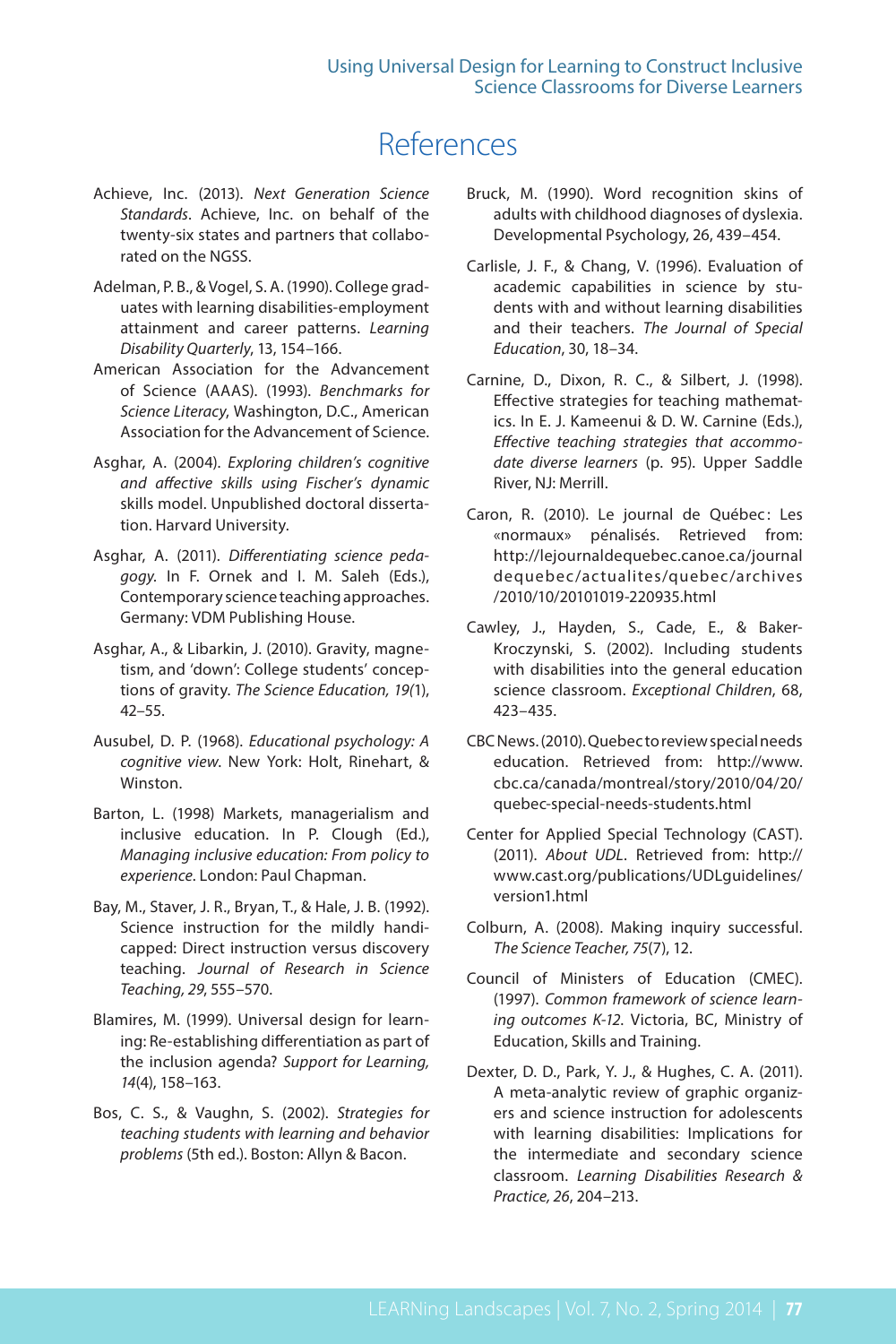#### Neerusha Baurhoo and Anila Asghar

- Dexter, D. D., & Hughes, C. A. (2011). Graphic organizers and students with learning disabilities: A meta-analysis. *Learning Disability Quarterly, 34*, 51–72.
- Driver, R. (1985). *Children's ideas in science.* Milton Keynes, UK: Open University Press.
- Edyburn, D. L. (2010). Would you recognize Universal Design for Learning if you saw it? Ten propositions for new directions in the second decade of UDL. *Learning Disability Quarterly, 33*(1), 33–41.
- Feinstein, N. (2011). Salvaging science literacy. *Science Education, 95*, 168–185.
- Gajria, M., Jitendra, A. K., Sood, S., & Sacks, G. (2007). Improving comprehension of expository text in students with LD: A research synthesis. *Journal of Learning Disabilities, 40*, 210–225.
- Geier, R., Blumenfeld, P., Marx, R., Krajcik, J., Fishman, B., & Soloway, E. (2008). Standardized test outcomes for students engaged in inquiry-based science curriculum in the context of urban reform. *Journal of Research in Science Teaching, 45*, 922–939.
- Hampton, N. Z., & Mason, E. (2003). Learning disabilities, gender, sources of efficacy, selfefficacy beliefs, and academic achievement in high school students. *Journal of School Psychology, 41*, 101–112.
- Hawbaker, B. W., Balong, M., Buckwalter, S., & Runyon, S. (2001). Building a strong BASE of support for all students through coplanning. *Teaching Exceptional Children, 33*(4), 24–30.
- Hmelo-Silver, C., Duncan, R., & Chinn, C. (2007). Scaffolding and achievement in problembased and inquiry learning: A response to Kirschner, Sweller, and Clark (2006). *Educational Psychologist, 42*, 99–107.
- Holbrook, J., & Rannikmae, M. (2009). The meaning of scientific literacy. *International Journal of Environmental & Science Education, 4*(3), 275–288.
- Houck, C. K., Asselin, S. B., Troutman, G. C., & Arrington, J. M. (1992). Students with learning disabilities in the university environment: A study of faculty and student perceptions. *Journal of Learning Disabilities, 25*, 678–684.
- Hughes, C. A., Maccini, P., & Gagnon, J. C. (2003). Interventions that positively impact the performance of students with learning disabilities in secondary general education classes. *Learning Disabilities, 12*, 101–111.
- Idol, I. (2006). Toward inclusion of special education students in general education: A program evaluation of eight schools. *Remedial and Special Education, 27*, 77–94.
- Ives, B., & Hoy, C. (2003). Graphic organizers applied to higher-level secondary mathematics. *Learning Disabilities Research & Practice, 18*, 36–51.
- Kameenui, E.J., & Simmons, D.C. (1999). *Towards successful inclusion of students with disabilities: The architecture of instruction*. Reston, VA: The Council for Exceptional Children.
- Kim, A., Vaughn, S., Wanzek, J., & Wei, S. (2004). Graphic organizers and their effects on the reading comprehension of students with LD: A synthesis of research. *Journal of Learning Disabilities, 37*, 105–118.
- King-Sears, M. E., Mercer, D. D., & Sindelar, P. T. (1992). Toward independence with keyword mnemonics: A strategy for science vocabulary instruction. *Remedial and Special Education*, 13, 22–33.
- Lackaye, T. D., & Margalit, M. (2006). Comparisons of achievement, effort, and self-perceptions among students with learning disabilities and their peers from different achievement groups. *Journal of Learning Disabilities, 39*, 432–446.
- Learning Disabilities Association of Canada. (2002). *Official definition of learning disabilities*. Ottawa, Ontario: Author.
- Levin, J. R. (1983). Pictorial strategies for school learning: Practical illustrations. In M. Pressley & J. R. Levin (Eds.), *Cognitive strategy research: Educational applications* (pp. 213–237). New York: Springer-Verlag.
- Libarkin, J. C., Asghar, A., Crockett, C., & Sadler, P. (2011). Invisible misconceptions: Student understanding of ultraviolet and infrared radiation. *Astronomy Education Review, 10*(1), 1–25.
- Mastropieri, M. A., & Scruggs, T. E. (1992). Science for students with disabilities. Review of Educational Research, 62, 377–411.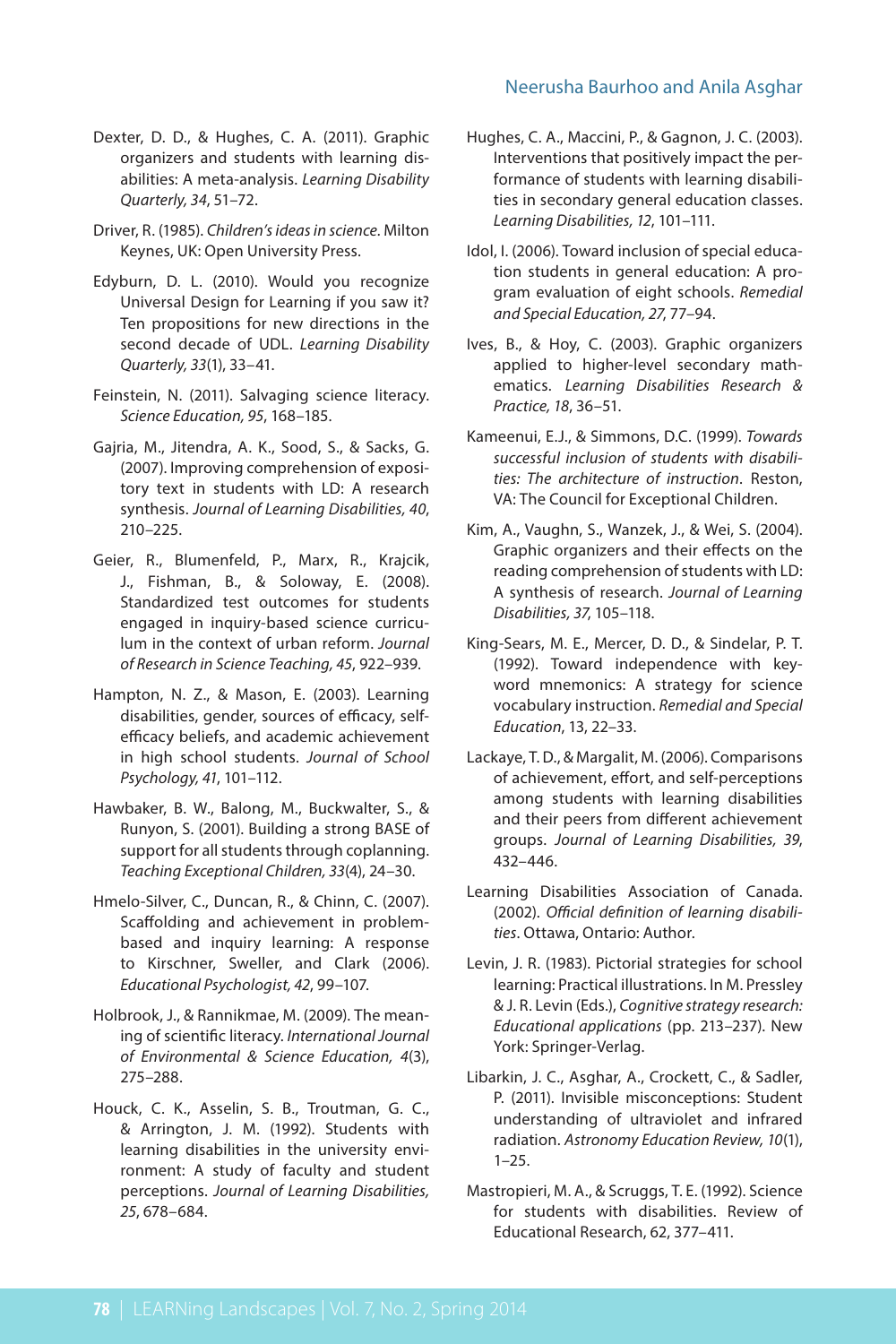- Mastropieri, M. A., & Scruggs, T. E. (1994). Text-based vs. activities oriented science curriculum: Implications for students with disabilities. *Remedial and Special Education, 15*, 72–85. doi: 10.1177/074193259401500203
- Mastropieri, M. A., & Scruggs, T. E. (1998). Enhancing school success with mnemonic strategies. *Intervention in School and Clinic, 33*, 201–208.
- Mastropieri, M. A., & Scruggs, T. E. (2000). Promoting inclusion in secondary classrooms. *Learning Disability Quarterly, 24,*  265–274.
- Mastropieri, M. A., Scruggs, T. E., & Butcher, K. (1997). How effective is inquiry learning for students with mild disabilities? *The Journal of Special Education, 31*, 199–211.
- Mastropieri, M. A., Scruggs, T. E., & Graetz, J. (2005). *Cognition and learning in inclusive high school chemistry classes*. In T. E. Scruggs & M. A. Mastropieri (Eds.), Cognition and learning in diverse settings: Advances in learning and behavioral disabilities (Vol. 18, pp. 99–110). Oxford, UK: Elsevier.
- Mastropieri, M. A., Scruggs, T. E., & Levin, J. R. (1985). Mnemonic strategy instruction with learning disabled adolescents. *Journal of Learning Disabilities, 18*, 94–100.
- Mastropieri, M. A., Scruggs, T. E., & Levin, J. R. (1986). Learning disabled students' memory for expository prose: Mnemonic vs. nonmnemonic pictures. *American Educational Research Journal, 24*, 505–519. doi: 10.3102/00028312024004505
- Mastropieri, M. A., Scruggs, T. E., & Levin, J. R. (1987). Mnemonic instruction in special education. In M. A. McDaniel & M. Pressley (Eds.), *Imagery and related mnemonic processes: Theories, individual differences, and applications* (pp. 358–376). New York: Springer-Verlag.
- Mastropieri, M. A., Scruggs, T. E., Boon, R., & Carter, K. B. (2001). Correlates of inquiry learning in science: Constructing concepts of density and buoyancy. *Remedial and Special Education, 22*, 130–138.
- Mastropieri, M. A., Scruggs, T. E., Mantzicopoulous, P., Sturgeon, A., Goodwin, L., & Chung, S. (1998). "A place where living things affect and depend on each other": Qualitative and quantitative outcomes associated with inclusive science teaching. *Science Education, 82*, 163–179.
- Mastropieri, M. A., Scruggs, T. E., Norland, J., Berkeley, S., McDuffie, K., Tornquist, E. H., et al. (2006). Differentiated curriculum enhancement in inclusive middle school science: Effects on classroom and high-stakes tests. *The Journal of Special Education, 40*, 130–137.
- May, A. L., & Stone, C. A. (2010). Stereotypes of individuals with learning disabilities: views of college students with and without learning disabilities. *Journal of Learning Disabilities*, *43*, 483–499.
- Mayer, R. E. (1979). Can advanced organizers influence meaningful learning? *Review of Educational Research, 49*, 371–383.
- McCarthy, C. B. (2005). Effects of thematic-based, hands-on science teaching versus a textbook approach for students with disabilities. *Journal of Research in Science Teaching, 33*, 245–263.
- McCleery, J. A., & Tindal, G. A. (1999). Teaching the scientific method to at-risk students and students with learning disabilities through concept anchoring and explicit instruction. *Remedial and Special Education, 20*, 7–18.
- Ministère de l'Éducation, du Loisir et du Sport du Québec (MELS). (2007). *Applied science and technology: Québec education program: secondary school education, cycle two.* [Québec]: Éducation Québec.
- National Center for Education Statistics. (2005). "NAEP Inclusion Policy." *The Nation's Report Card*. Retrieved from: http://nces.ed.gov/ nationsreportcard/about/inclusion.asp.
- Nesbit, J. C., & Adesope, O. O. (2006). Learning with concept and knowledge maps: A meta analysis. *Review of Educational Research, 76,* 413–448.
- Norman, K., Caseau, D., & Stefanich, G. P. (1998). Teaching students with disabilities in inclusive science classrooms: Survey results. *Science Education*, 82, 127–146.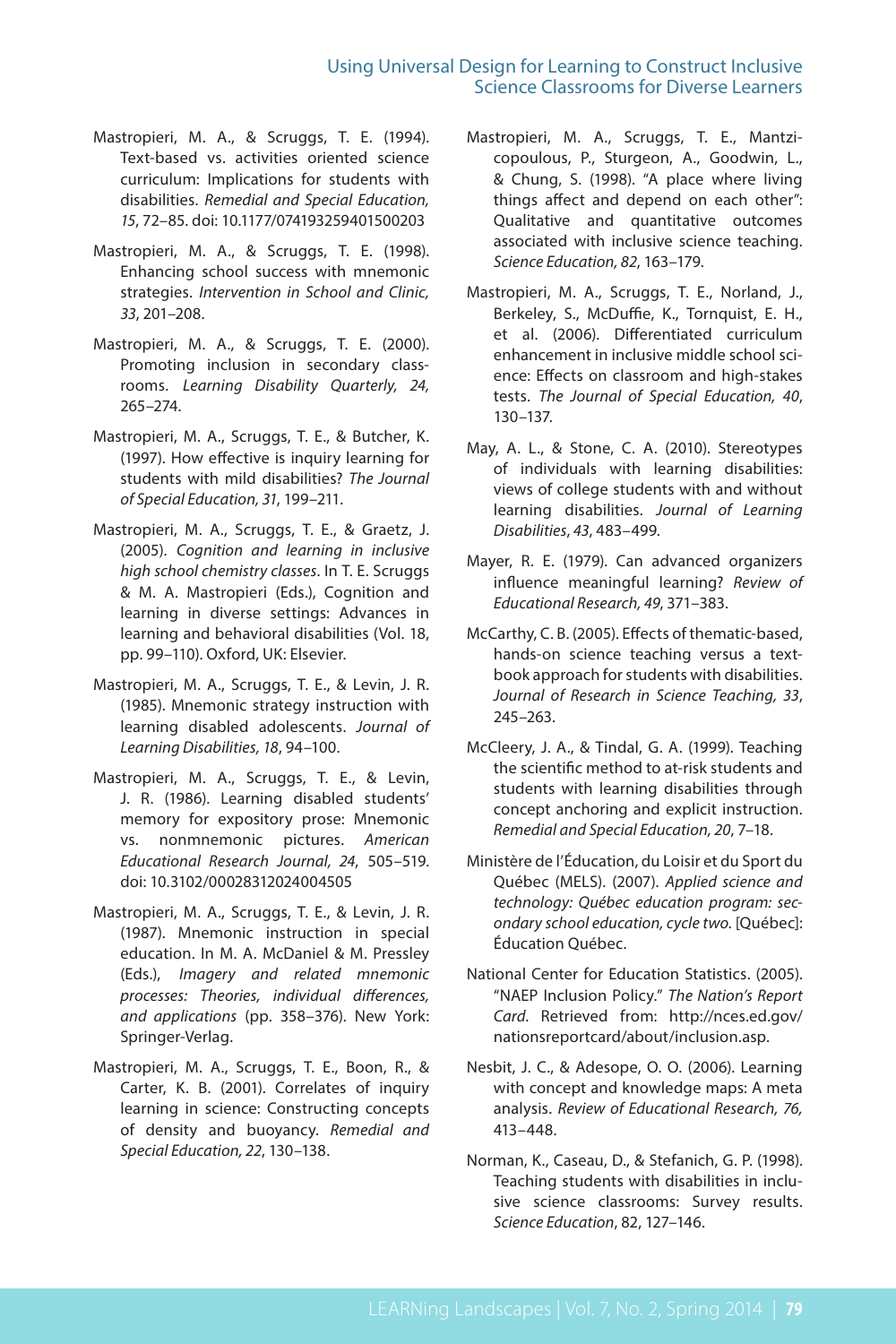#### Neerusha Baurhoo and Anila Asghar

- O'Brien, B. A., Wolf, M., Miller, L. T., Lovett, M. W., & Morris, R. (2011). Orthographic processing efficiency in developmental dyslexia: an investigation of age and treatment factors at the sublexical level. *Annals of Dyslexia, 61,*  111–135.
- Osborne, J. F., & Collins, S. (2000). *Pupils' and parents' views of the school science curriculum*. London: King's College London.
- Osborne, J., Simon, S., & Collins, S. (2003). Attitudes towards science: A review of the literature and its implications. *International Journal of Science Education, 25*(9), 1049–1079.
- Pijl, S. J., & Frostad, P. (2010). Peer acceptance and self-concept of students with disabilities in regular education. *European Journal of Special Needs Education, 25*, 93–105.
- Rivera, D. P., & Smith, D. (1997). *Teaching students with learning and behavior problems* (3rd ed.). Boston: Allyn & Bacon.
- Rose, D. (2000). Universal design for learning: Associate editor column. *Journal of Special Education Technology, 15*(4).
- Rose, D. H., & Meyer, A. (2002). *Teaching every student in the digital age: Universal design for learning*. Alexandria, VA: Association for Supervision and Curriculum Development (ASCD). (Also available in digital format at http://www.cast.org).
- Rose, D. H., Harbour, W. S., Johnston, S. C., Daley, S. G., & Abarbanell, L. (2006). Universal design for learning in postsecondary education: Reflections on principles and their applications. *Journal of Postsecondary Education and Disability, 19,* 135–151.
- Scruggs, T. E., Brigham, F. J., & Mastropieri, M. A. (2013). Common core science standards: Implications for students with learning disabilities. *Learning Disabilities Research & Practice*, 28, 49–57. doi: 10.1111/ldrp.12002
- Scruggs, T. E., & Mastropieri, M. A. (2000). The effectiveness of mnemonic instruction for students with learning and behavior problems: An update and research synthesis. *Journal of Behavioral Education, 10*, 163–173.
- Scruggs, T. E., Mastropieri, M. A., Bakken, J. P., & Brigham, F. J. (1993). Reading vs. doing: The relative effectiveness of textbook-based and inquiry-oriented approaches to science education. *The Journal of Special Education, 27*, 1–15.
- Shapiro, A., & Margolis, H. (1988). Changing negative peer attitudes toward students with learning disabilities. *Reading, Writing, and Learning Disabilities, 4*, 133–146.
- Shapiro, B. (1994). *What children bring to light*. New York: Teachers College Press.
- Simpkins, M. P., Mastropieri, M. A., & Thomas, E. S. (2009). Differentiated curriculum enhancements in inclusive fifth-grade science classes. *Remedial and Special Education, 30*, 300–308.
- Stead, K., & Osborne, R. (1980). *Gravity. A working paper of the learning in science project*. Hamilton, New Zealand: University of Waikato, Science Education Research Unit.
- Voltz, D. L., Sims, M. J., Nelson, B., & Bivens, C. (2005). Mecca: A framework for inclusion in the context of standards-based reform. *Teaching Exceptional Children, 37*, 14–19.